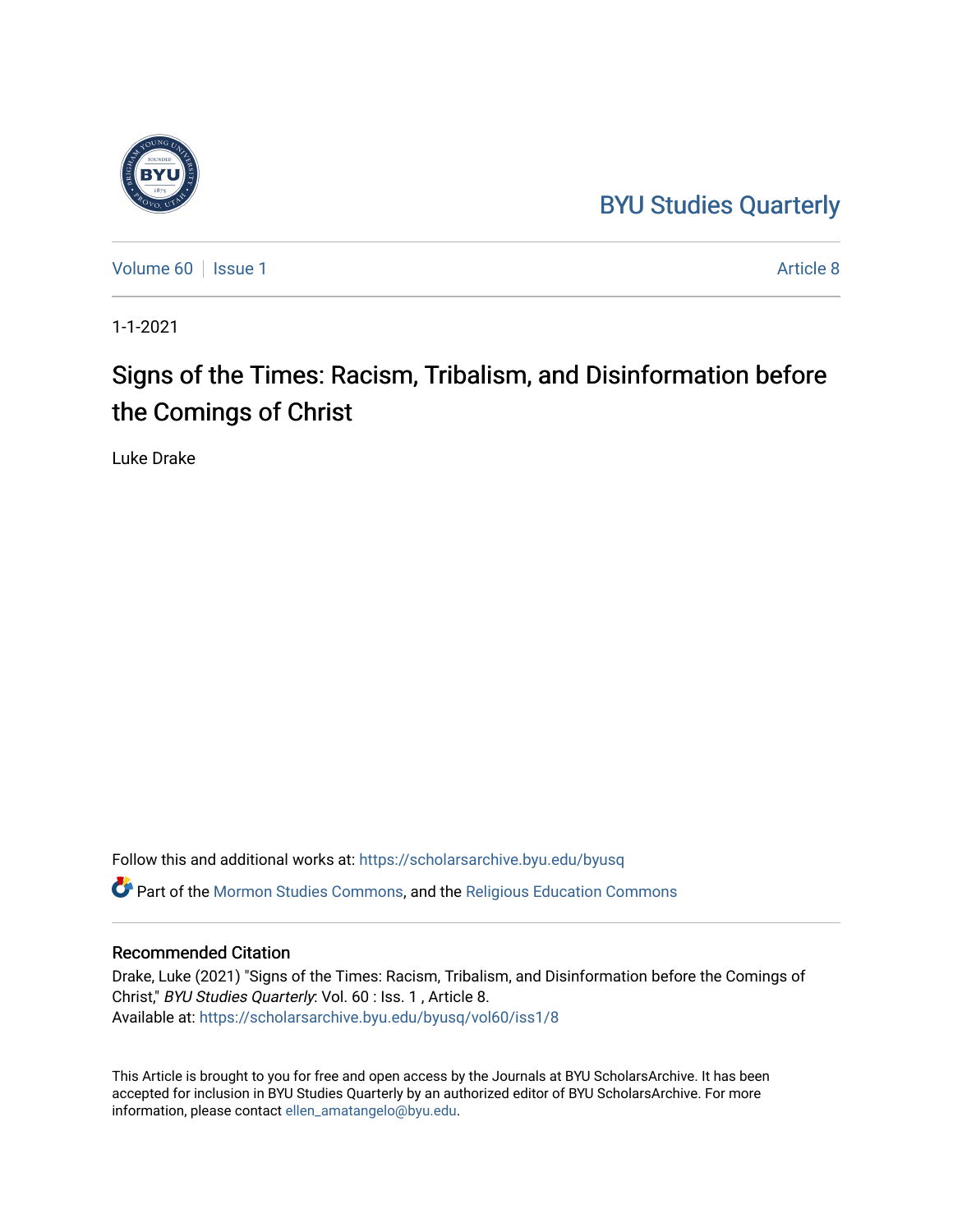# **Signs of the Times Racism, Tribalism, and Disinformation before the Comings of Christ**

*Luke Drake*

"The Lord has placed in our hands a volume of scripture which is both ancient and modern."1

E ach of the major narrators/compilers of the Book of Mormon evince<br>warying degrees of understanding that their work is destined for ach of the major narrators/compilers of the Book of Mormon evince modern readers who would face a set of modern concerns.2 This essay suggests that Mormon's editorial hand—on display both in the redaction of the words of Samuel the Lamanite and in the narration of the events surrounding Samuel's ministry—can be understood to address pressing issues faced by latter-day readers: specifically, the perils posed by racism, "tribalism," and disinformation.

At the heart of this study are "signs" and their significations in the Book of Mormon narrative, particularly those signs preceding the birth and death of Jesus (Hel. 13–3 Ne. 8). While in many ways these signs resemble what we find broadly in ancient Israelite literature (that is, they portend and accompany the workings of God in human history, fostering belief among the faithful), it is precisely in the differences between the ancient biblical record and the Book of Mormon narrative that a unique set of warnings are brought into relief. God's people, according to the Nephite record, are at risk of spurning inspired messengers on

<sup>1.</sup> Bruce R. McConkie, in *Official Report of the One Hundred and Thirty-Fifth Annual General Conference of The Church of Jesus Christ of Latter-day Saints*(Salt Lake City: The Church of Jesus Christ of Latter-day Saints, 1965), 28.

<sup>2.</sup> Grant Hardy, *Understanding the Book of Mormon: A Reader's Guide* (Oxford: Oxford University Press, 2010), especially 59–86, 92–102, 221–22.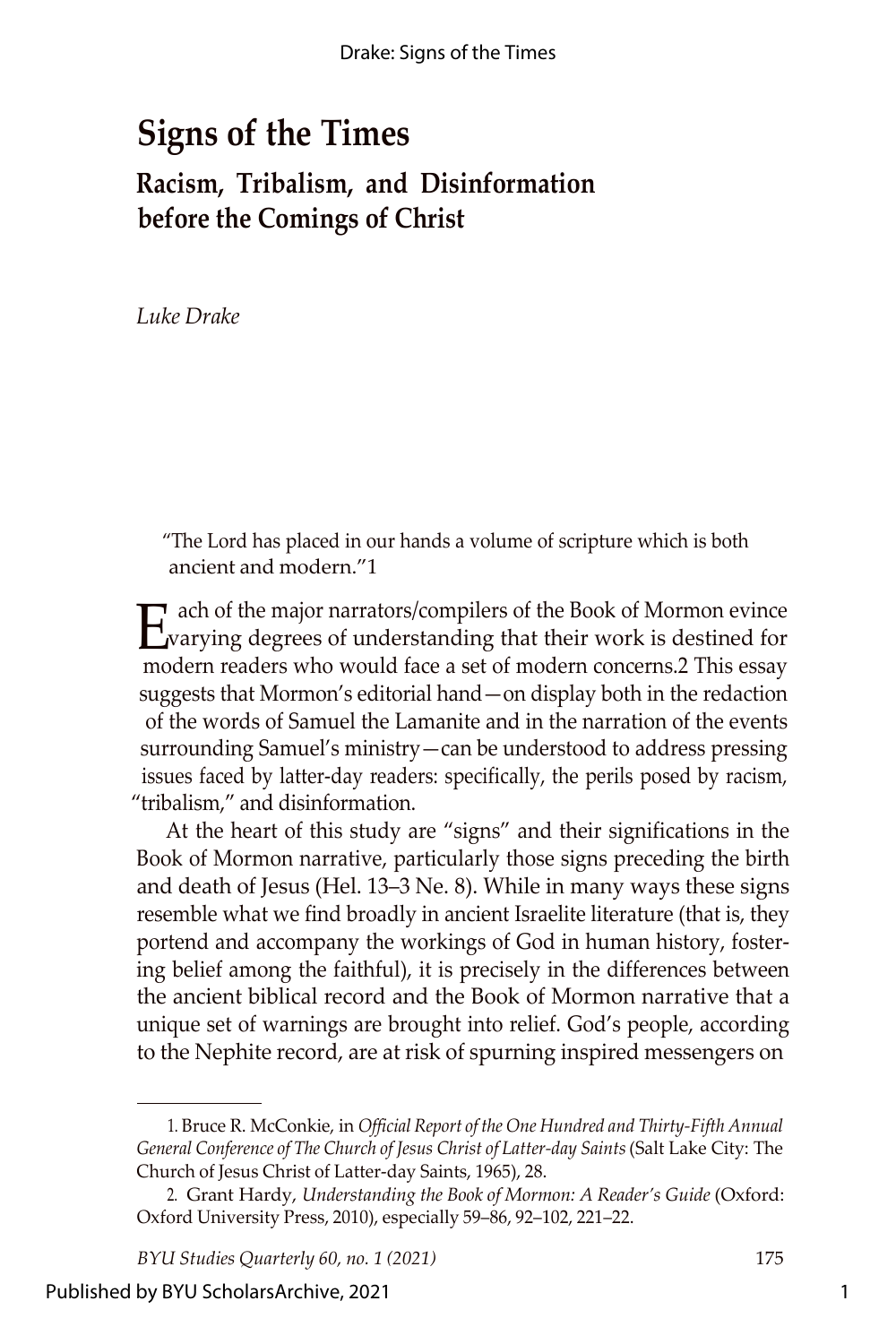account of racist or hyperpolarized worldviews and thereby risk thwarting signs of salvation by suppressing the truth. Furthermore, Mormon's account depicts a people whose capacity to appreciate and act on divine signs is diminished by their propensity to propagate falsehoods, many of which have been circulated by bad actors.

To demonstrate all of this, I'll begin by describing the nature and function of signs in biblical literature, with an emphasis on ancient discourse surrounding the "signs and wonders" of the Exodus, which were anciently understood as unmistakable, persuasive expressions of the divine hand in Israelite liberation. I'll turn then to the prophetic ministry of Samuel the Lamanite and its aftermath. There, too, divine signs gesture toward human redemption, but their communicative power is threatened, and at times even thwarted, by this interrelated set of social ills.

## **Divine Signs in Ancient Israelite Literature**

Ancient Israelite literature is brimming with signs.3 They permeate the cosmos: the sun and moon signify the changing times and seasons (Gen. 1:14), and the arc of the rainbow indicates that God will never destroy the world by water again (Gen. 9:12–15). Signs shape and imbue human bodies with various meanings: Cain's body is marked with a sign to ward off would-be vigilantes (Gen. 4:13–15), and male Israelites are circumcised as a sign of belonging to God's covenant (Gen. 17:11). Religious practice is frequently described in terms of signs and their significance: Sabbath observance, for example, is described as "a sign between [God] and the children of Israel for ever" (Ex. 31:17), and the blood of the Passover lamb acts as a sign that restrains the Lord's destroying hand (Ex. 12:13).

The Exodus narrative especially abounds with signs, which tend to be miraculous events that demonstrate God's liberating hand in the destiny of Israel. Hence, when Moses doubts his capacity to free his people from Egypt, the Lord promises him a sign (Ex. 3:10–12). Prior to approaching Pharaoh for the first time, Moses and Aaron gather the "elders of the children of Israel," and Moses performs "signs in the sight of the people," leading them to believe (Ex. 4:28–31). Furthermore, in a passage that has proved troublesome to Jewish and Christian readers

<sup>3.</sup> "Action[s] . . . occurrence[s] . . . event[s] by which a person recognizes, learns, remembers, or perceives the authenticity of something." F. J. Helfmeyer, "Ôth," in *Theological Dictionary of the Old Testament,* ed. G. Johannes Botterweck and Helmer Ringgren, trans. John T. Willis (Grand Rapids, Mich.: Eerdmans, 1974), 1:170.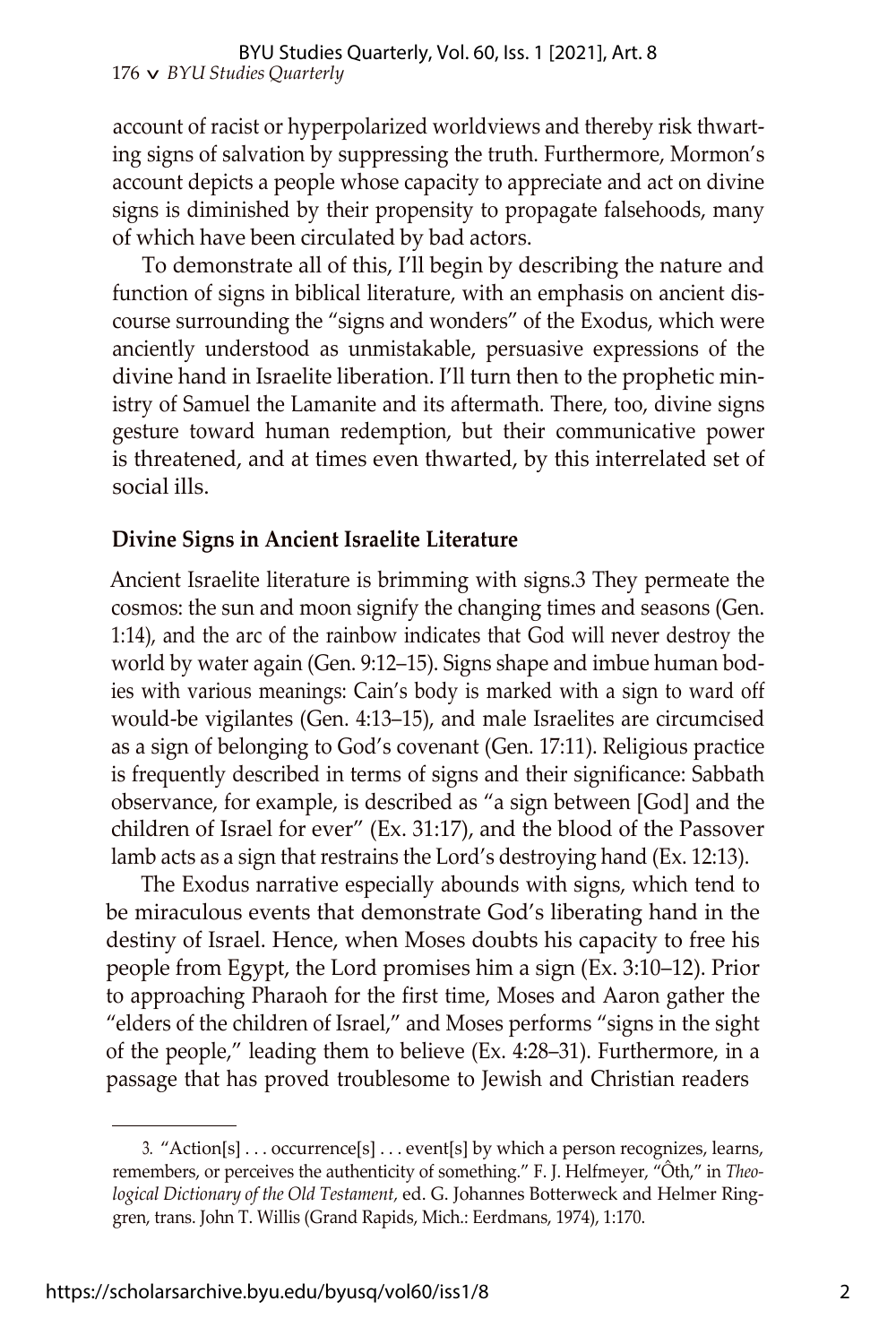since antiquity, Exodus portrays God as saying, "I hardened [Pharaoh's] heart, and the heart of his servants, *that I might shew these my signs before him*: And that thou mayest tell in the ears of thy son, and of thy son's son, what things I have wrought in Egypt, and my signs which I have done among them; *that ye may know how that I am the Lord*" (Ex. 10:1–2, emphasis added).4 In other words, according to this rendering of the tradition, God hardens Pharaoh's heart in order to multiply the number of signs that the Israelites see in order that they, and future generations, might know that the Lord is God.5

Of particular importance to this essay is the phrase "signs and wonders." It appears at least eighteen times in biblical literature, and is first used to describe Moses's miraculous displays of power before Pharaoh (Ex. 7:3). In later Jewish memory and tradition, the phrase becomes practically synonymous with the Exodus narrative6—a point that we will return to below.

Finally, we should take note of two common characteristics of signs in ancient Israelite literature. First, while they serve various functions such as communicating knowledge, instilling confidence in believers, confirming covenantal relationships, and so forth—signs are generally depicted in positive terms. Like divine fingerprints, they are the evidence of God's hand in ancient Israelite life, history, and salvation.7 It

<sup>4.</sup> "The central problem," notes Claire Mathews McGinnis, "has been how to reconcile God's goodness and justice with the portrayal of God's hardening Pharaoh's heart so that he will not let the people go, and then punishing him apparently for that refusal." Claire Mathews McGinnis, "The Hardening of Pharaoh's Heart in Christian and Jewish Interpretation," *Journal of Theological Interpretation* 6, no. 1 (Spring 2012): 43.

<sup>5.</sup> Other passages that reflect this tradition include Exodus 7:3; 9:12; 10:1, 20, 27; 11:10; 14:4, 8, 17; Deuteronomy 29:2–4; and Joshua 11:20. Note that biblical literature is not consistent on the cause of Pharaoh's hardened heart: for example, Exodus 8:15, 32; 9:34. In his inspired revision of the biblical texts, the Prophet Joseph Smith modified many of these passages in accordance with restored gospel principles regarding human agency. Hence, the Joseph Smith Translation of Exodus 7:3 reads, "And *Pharaoh* will harden *his* heart, *as I said unto thee;* and *thou shalt* multiply my signs and my wonders in the land of Egypt."

<sup>6.</sup> Deuteronomy 4:34; 6:22; 7:19; 26:8; 29:2–3; 34:10–12; Nehemiah 9:10; Psalms 78:42–53; 105:26–36; 135:9; Jeremiah 32:20–21; Nehemiah 9:10. Later Jewish witnesses include Baruch 2:11; Sirach 36:5–6; Wisdom 10:16–19. See Karl Rengstorf, "σημεῖον," in *Theological Dictionary of the New Testament*, ed. Gerhard Kittel and Gerhard Freidrich, trans. Geoffery W. Bromiley, 9 vols. (Grand Rapids, Mich.: Eerdmans, 1964–73), 7:200– 69, especially 210–21.

<sup>7.</sup> Through later prophets, for instance, God repeatedly gives divine signs to Israel (Isa. 20:1–6; 55:12–13; Jer. 44:24–30; Ezek. 12:1–16), Israel's monarchs (Saul: 1 Sam. 10:1–13;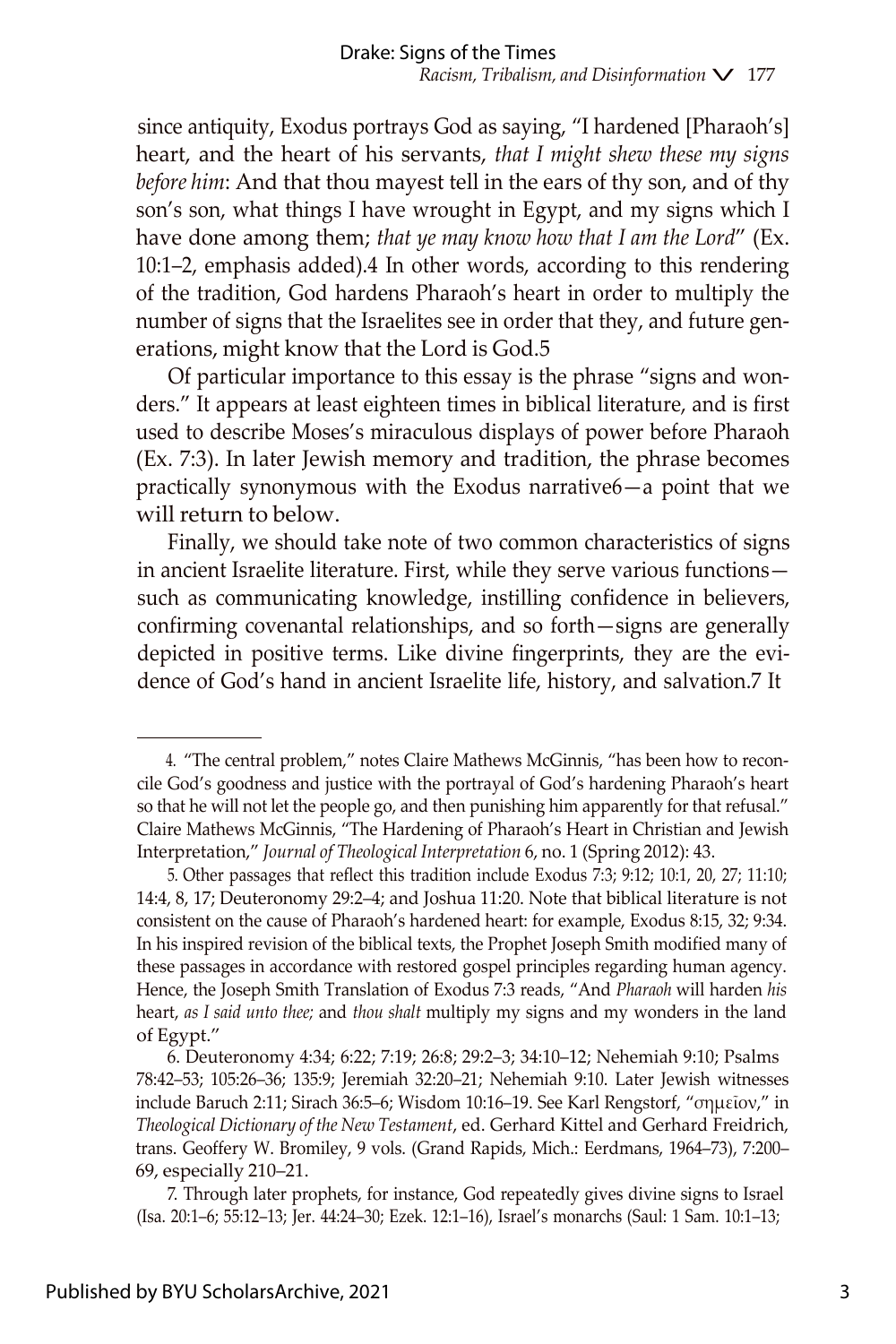should be no surprise, then, that later recipients of biblical literature (early Christians, early Jews, and the descendants of Lehi) would likewise elaborate on divine signs in their own retellings of God's dealings. Second, in most biblical narratives, signs are an efficient and frequently persuasive means of divine communication. Only in very rare instances are they misapprehended by their intended audiences.

### **Signs and Sign-Seeking in the New Testament and Book of Mormon**

Like the accounts in the Old Testament, the New Testament Gospels tend to reiterate the reality and faith-affirming value of divinely given signs in God's redemptive activity.8 In the synoptic Gospels (Matthew, Mark, and Luke), the disciples ask Jesus to reveal to them the signs of his coming, which Jesus does without reprimand (Matt. 24:3–26; Mark 13:3–23; Luke 21:7–23). The author of Luke and Acts is especially fond of illustrating that God's activity in history is marked by signs: the babe in the manger (Luke 2:12), the miraculous deeds of the Apostles (Acts 2:43; 4:30; 5:12; 8:13; 14:3), and even the form of Jesus himself (Luke 2:34; 11:30) all variously act as signs that Jesus is the Savior of the world.

Divinely sanctioned signs play an even more pronounced role in the Gospel of John. In fact, the fourth Gospel goes so far as to describe itself as *a collection of signs* that has been assembled to attest to Jesus's divinity, in order "that ye might believe that Jesus is the Christ, the Son of God; and that believing ye might have life through his name" (John 20:30–31).9 This tendency in John, however, is largely masked if one only reads the Gospel in the King James Version, which systematically renders Jesus's miraculous "signs" (Greek: *sēmeia*) as "miracles."10 Hence, the New Revised Standard Version's rendering of John 2:11 ("Jesus did this, the first of his signs, in Cana of Galilee, and revealed his glory; and his disciples believed in him") is probably more in the spirit of what the

Jeroboam: 1 Kgs. 13:1–5; Ahaz: Isa. 7:10–25; Hezekiah: 2 Kgs. 19–20; 2 Chr. 32:20–26; Isa. 38:4–22), and the surrounding nations (Isa. 19:19–22; Isa. 66:18–21).

<sup>8.</sup> Rengstorf, "σημεῖον," 230–37.

<sup>9.</sup> The Gospel of John narrates seven miraculous events prior to Jesus's resurrection, five of which are called "signs" (a detail that is obscured by the KJV's use of the term "miracles"): turning water to wine  $(2:1-11)$ , healing the official's son  $(4:46-54)$ , multiplying loaves (6:1–14), healing a blind man (9:1–16), and raising Lazarus (11:1–45). Signs are mentioned elsewhere at 2:23; 3:2; 6:2; 7:31; 9:16; 11:47; and 12:37. See Raymond Brown, *The Gospel according to John,* Anchor Bible Series, vol. 29 (Garden City, N.Y.: Doubleday, 1966), cxxxviii–cxliv.

<sup>10.</sup> John 2:23; 3:2; 4:54; 6:2, 14; 7:31; 9:16; 11:47; 12:18, 37.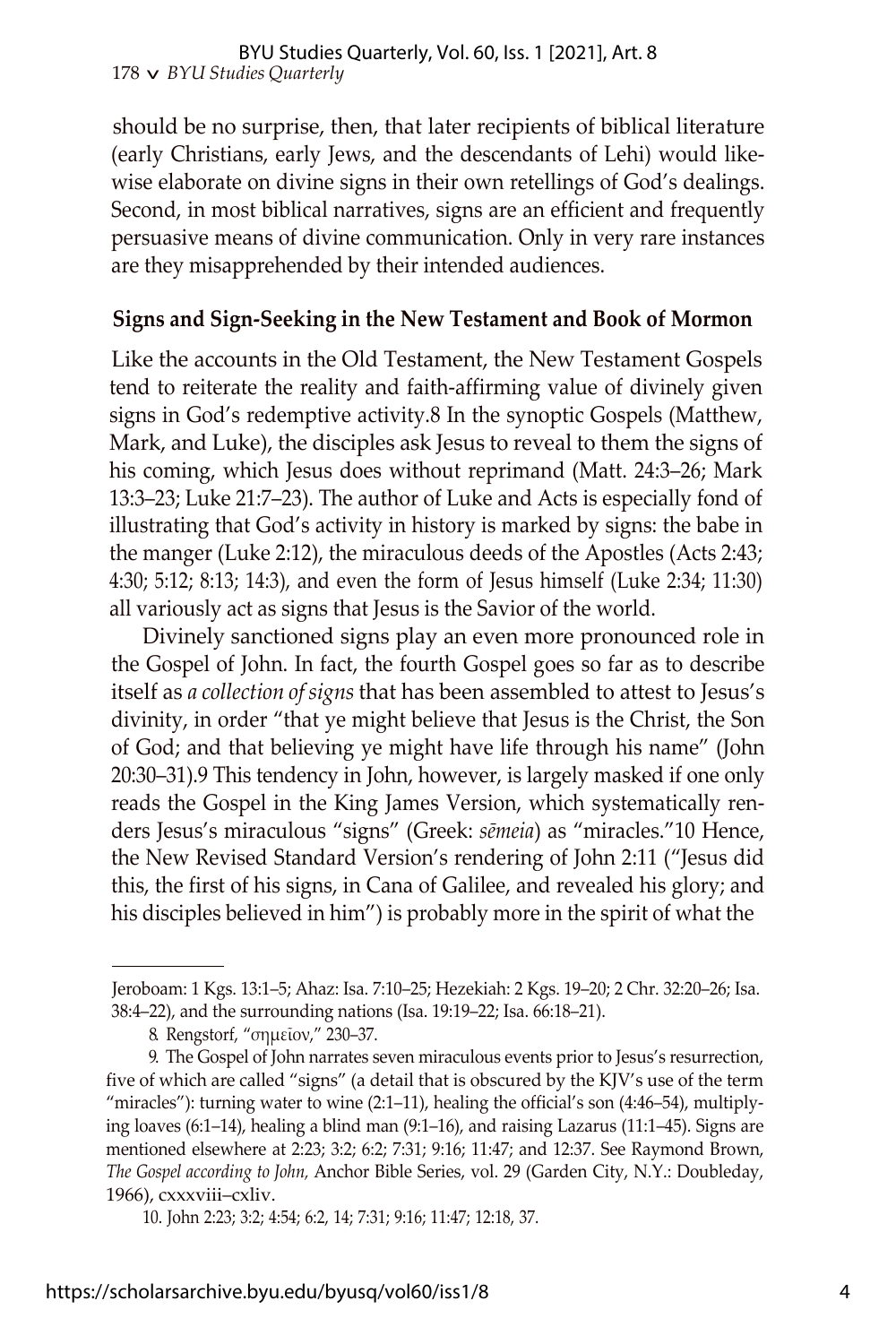author of the fourth Gospel had in mind than what we find in the King James translation ("This beginning of miracles did Jesus in Cana of Galilee, and manifested forth his glory; and his disciples believed on him").11

When the New Testament Gospels refer to divine signs in negative terms, it is not with respect to their value in the divine plan but rather to the human practice of *sign seeking.* Each of the synoptic Gospels contains shared traditions in which Jesus excoriates those who would *demand signs* from heaven in order to engender belief (for example Matt. 12:38–42; 16:1; Mark 8:11; Luke 11:29).12 This trend is manifest in the Book of Mormon as well. While "signs" are described positively in a handful of passages,13 there are also memorable "sign seeking" episodes that denounce prominent antagonists who make hostile or disbelieving demands from prophetic authorities.14

In sum, there is a rich tradition of divine signs and their signification in ancient Israelite literature, as well as in later Jewish, Christian, and Nephite writings. God is characteristically understood to give signs that persuasively communicate particular truths, covenants, warnings, and promises to his people.

## **Signs of Salvation in the Words of Samuel (Hel. 13:5–15:17)**

With this backdrop in place, we are in a position to turn to the most extensive treatment of divine signs in the Book of Mormon narrative the signs of Jesus's birth and death as foretold by Samuel and then narrated by Mormon. Like their ancient Israelite forebears, both Samuel and Mormon understand signs to be an established aspect of sacred history. At key moments, however, their formulations of such signs diverge both from biblical tradition and from one another in ways that point neatly to the latter-day threats of racial animus, tribal sentiment, and the spread of disinformation. We begin, then, with Samuel.

<sup>11.</sup> Elsewhere, the Apostle Paul describes his success among the Gentiles as the product of the "Spirit of God" *and* his ability to work "signs and wonders" (Rom. 15:18– 19). He describes the signs of a true Apostle in language of "signs, and wonders" in 2 Corinthians 12:12. See also Mark 16:17.

<sup>12.</sup> In Matthew 12:38–42, Jesus rebukes some of the scribes and Pharisees for seeking a sign but then proceeds to give them a sign.

<sup>13.</sup> Mosiah 3:15; Helaman 9. Nephi also quotes ancient prophets who view the term favorably: Zenos (1 Ne. 19:10, 13) and Isaiah (2 Ne. 17–18). These references do not include Samuel's use of the term, which I discuss below.

<sup>14.</sup> Specifically, Sherem (Jacob 7) and Korihor (Alma 30), but note also Alma's speech to the Zoramites in Alma 32:17.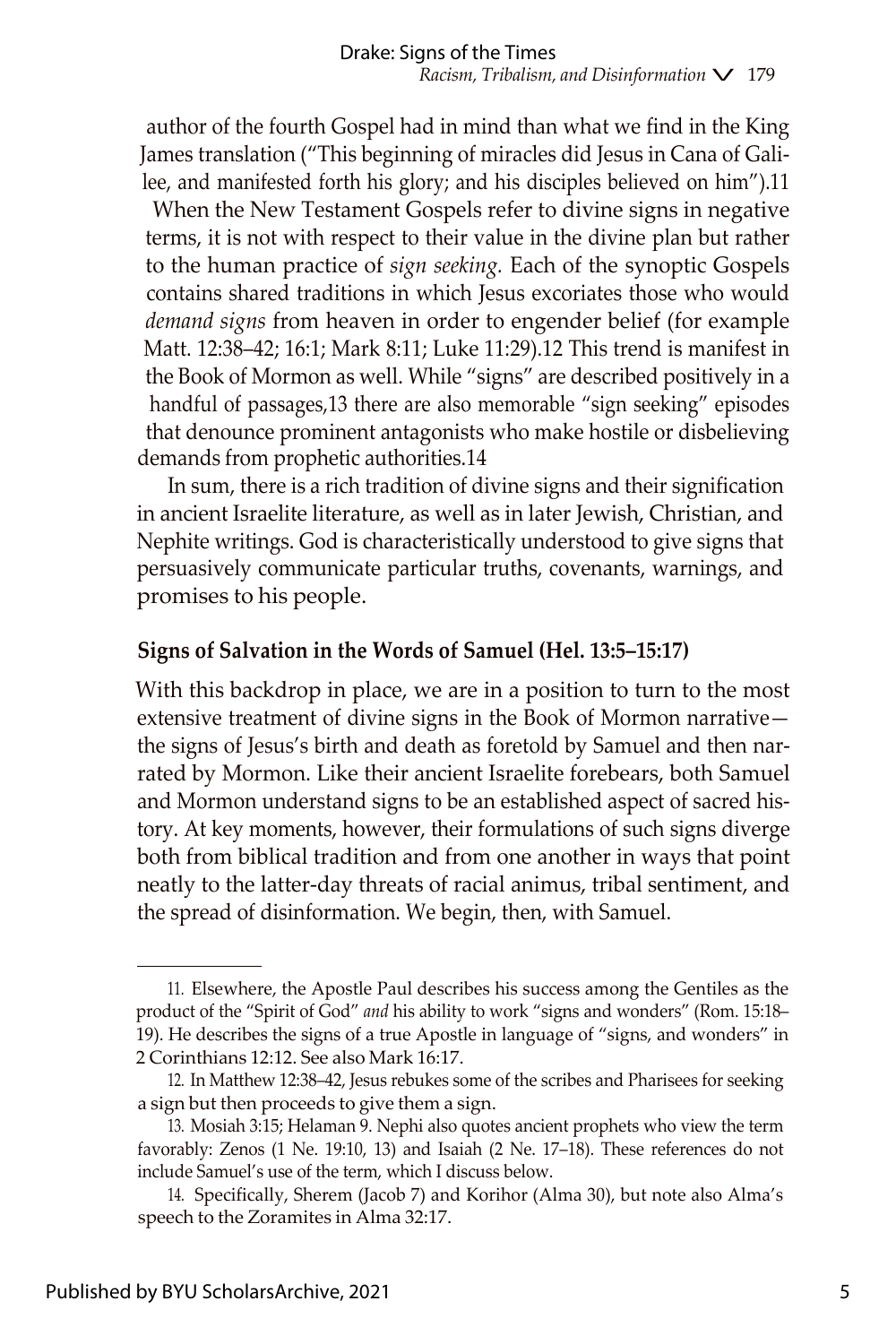Samuel's dominant message from atop the walls of Zarahemla is one of repentance (Hel. 13:6–13, 29–39; 14:9–11, 19; 15:1–3, 12–17). He begins by warning the Nephites of specific consequences if they fail to repent (Hel. 13:6–39). He concludes by comparing the respective predicaments of both the Lamanites and the Nephites: unlike the penitent and steadfast Lamanites, the Nephites face the threat of utter annihilation unless they repent on account of the "many mighty works" that the Lord has done among them (Hel. 15:2–17). Between these two exhortations is Samuel's discussion of signs, which connects variously to his overarching message.

In Helaman 14, Samuel identifies two sets of signs that will mark the birth and death of the Messiah. To herald the birth of Jesus, wondrous lights will convert the night of Christ's birth into a time with no darkness (14:3–4), a new star will appear in the night sky (v. 5), and multiple other "signs and wonders" will appear in the heavens (v. 6).15 At the death of Christ, the promised signs will be correspondingly antithetical to the signs of his birth. Instead of offering more light to the world, heavenly bodies will withhold it, leaving the land in darkness (v. 20).16 Further signs will be given both in the heavens and on the earth in the form of dissolution and ruin: the land will tremble and rage, yielding cataclysmic changes to its form and landscape, producing increases in extreme weather, and even driving many of the righteous dead from their graves (vv. 21–27). The function of these signs, according to Samuel, corresponds to the role of divine signs elsewhere in Israelite literature and aligns with the prevailing theme of his preaching: they will be given to generate belief unto repentance (Hel. 14:11–13; 15:3).

Notably, Samuel restricts his usage of the term "sign(s)" to the cosmic happenings that will occur concurrently with the birth and death of Jesus (Hel. 14:2–8, 12, 14, 20–28). There appears to be little doubt in Samuel's mind that these signs—like the signs given to Israelites of old will effectively communicate God's liberating hand in human history: "ye shall *all* be amazed, and wonder," he predicts to his Nephite listeners, "insomuch that ye shall fall to the earth. And it shall come to pass that whosoever shall believe on the Son of God, the same shall have everlasting life" (Hel. 14:7–8; emphasis added).

<sup>15.</sup> On Samuel's use of "signs and wonders" and other biblical language, see Shon Hopkin and John Hilton III, "Samuel's Reliance on Biblical Language," *Journal of Book of Mormon Studies* 24, no. 1 (2015): 45–48, [https://scholarsarchive.byu.edu/jbms/vol24/iss1/3.](https://scholarsarchive.byu.edu/jbms/vol24/iss1/3)

<sup>16.</sup> See also 1 Nephi 19:10.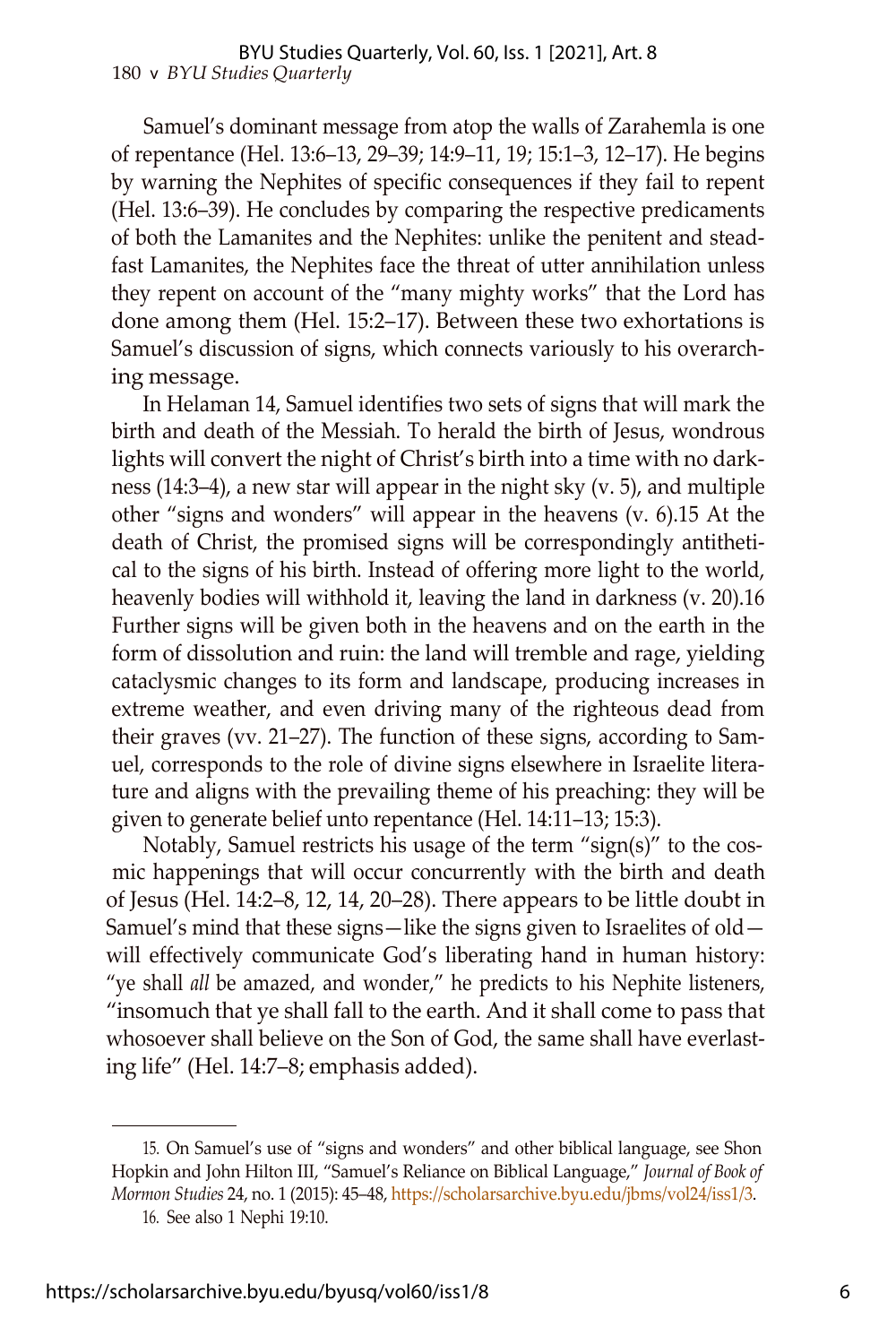Immediately after describing these signs, Samuel adds that many would see "*greater things* than these, to the intent that they might believe that these signs and these wonders should come to pass upon all the face of this land, to the intent that there should be no cause for unbelief among the children of men" (Hel. 14:28; emphasis added). The meaning of this passage depends, in part, on how you punctuate it. The original manuscript of the Book of Mormon, of course, had no punctuation. As it currently stands, the passage suggests that "greater things" will be given in order to inspire belief in the cosmic signs described by Samuel (which themselves are given to engender belief in the birth and death of the Christ). Royal Skousen has suggested an alternative interpretation based on a comparative analysis of grammar elsewhere in the Book of Mormon and marked by a subtle change in punctuation (an inserted dash), as reconstructed here:

and the angel said unto me

- (1) that many shall see greater things than these, to the intent that they might believe[—]
- (2) that these signs and these wonders should come to pass upon all the face of this land, to the intent that there should be no cause for unbelief among the children of men.17

Skousen's proposed insertion of a dash results in the angel making two separate declarations: (1) that many will see things that are greater than the promised cosmic signs, to the intent that they might believe, and (2) that everyone on the face of the land will see the cosmic signs of Jesus's birth and death, to the intent that they might not disbelieve.18 Regardless of whether Skousen's reading accurately captures the angel's intended meaning, it appears to be in line with Mormon's understanding of the events that follow, as we will see below. Neither Samuel nor the angel elaborate on what these "greater things" will be.

<sup>17.</sup> Royal Skousen, *Analysis of Textual Variants of the Book of Mormon: Part Five, Alma 52–3 Nephi 7,* 2d ed. (Provo, Utah: Foundation for Ancient Research and Mormon Studies, 2017), 5:3257, italics and bolding removed.

<sup>18.</sup> Skousen, *Analysis of Textual Variants,* 5:3257: "The righteous believe because the Lord reveals even greater events before they [the signs of Jesus's birth and death] have happened, while the world will have no excuse for not believing after these events [the signs of Jesus's birth and death] have actually occurred."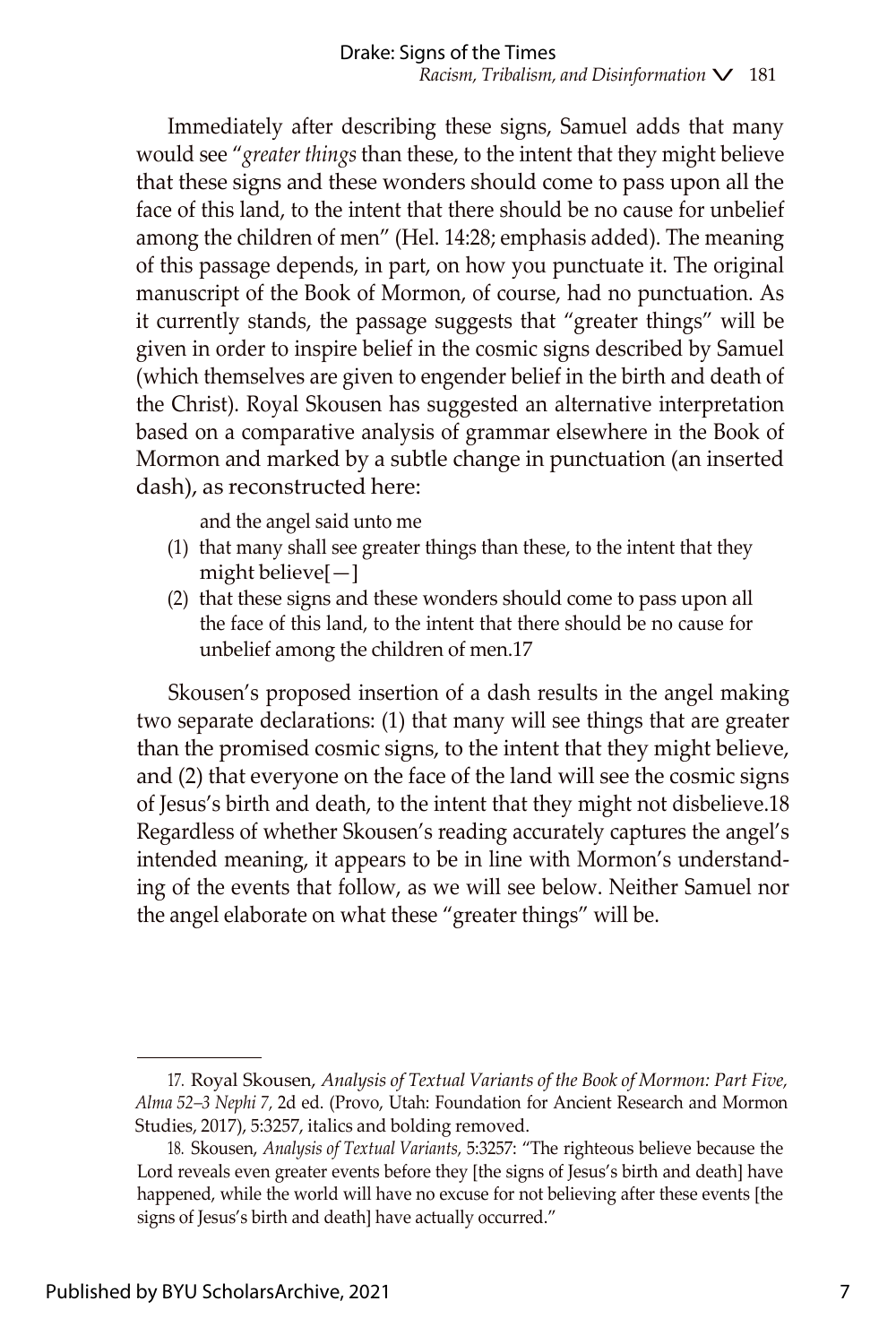## **Nephite Racism and the Misapprehension of Divine Signs**

Samuel interrupts his prophetic exposition on divine signs to indict his listeners for attempting to thwart his message: "And now, because I am a Lamanite, and have spoken unto you the words which the Lord hath commanded me, and because it was hard against you, ye are angry with me and do seek to destroy me, and have cast me out from among you" (Hel. 14:10). Commentators on Samuel's sermon wisely emphasize that prophetic words too often go unheeded because they are "hard against" those who hear them.19 But this, at best, comprises only a portion of Samuel's critique. His listeners seek to silence him not just because he speaks the word of the Lord, but because *he is a Lamanite who speaks the word of the Lord.*20 In modern terms, we might say that the Nephites of Zarahemla seek to suppress Samuel's message—a message meant to attune them to the signs of God's liberating activity—on account of racist ideologies21 or their commitment to cultural polarization, what we might refer to as "tribalism" (addressed in the section below).

Mormon's editorial work surrounding Samuel's mission seems to punctuate the charge that the Nephites' sense of racial superiority inhibits their reception of the divine message. Mormon repeatedly almost excessively—calls attention to Samuel's Lamanite heritage when narrating his prophetic activity.22 Whenever he introduces or reintroduces Samuel's name in the narrative, Mormon begins by referring to him as "a" or "the Lamanite" (Hel. 13:2; 14:1; 16:1; 3 Ne. 1:5; 8:3).23 By so doing, Mormon ensures that the prophet's name is mnemonically inseparable from his race (in Latter-day Saint circles he is *always*

<sup>19.</sup> *Book of Mormon Student Manual* (Salt Lake City: The Church of Jesus Christ of Latter-day Saints, 2009), 286.

<sup>20.</sup> In 1954, Spencer W. Kimball referred to this verse in a general conference address that condemned Latter-day Saint discrimination against Native Americans. Spencer W. Kimball, "The Evil of Intolerance," in *One Hundred Twenty-Fourth Annual Conference of The Church of Jesus Christ of Latter-day Saints* (Salt Lake City: The Church of Jesus Christ of Latter-day Saints, April 1954), 103–8.

<sup>21.</sup> For decades, interpreters have variously sought to describe the function of race in the Book of Mormon as well as the text's posture toward racist ideologies. For an introduction with bibliography, see Patrick Q. Mason, "Mormonism and Race," in *The Oxford Handbook of Religion and Race in American History,* ed. Kathryn Gin Lum and Paul Harvey (Oxford: Oxford University Press, 2018): 156–71.

<sup>22.</sup> As noted already in Jared Hickman, *"The Book of Mormon* as Amerindian Apocalypse," *American Literature* 86, no. 3 (2014): 452, [https://doi.org/10.1215/00029831-2717371.](https://doi.org/10.1215/00029831-2717371)

<sup>23.</sup> Jesus, as recorded by Mormon, does the same: 3 Nephi 23:9.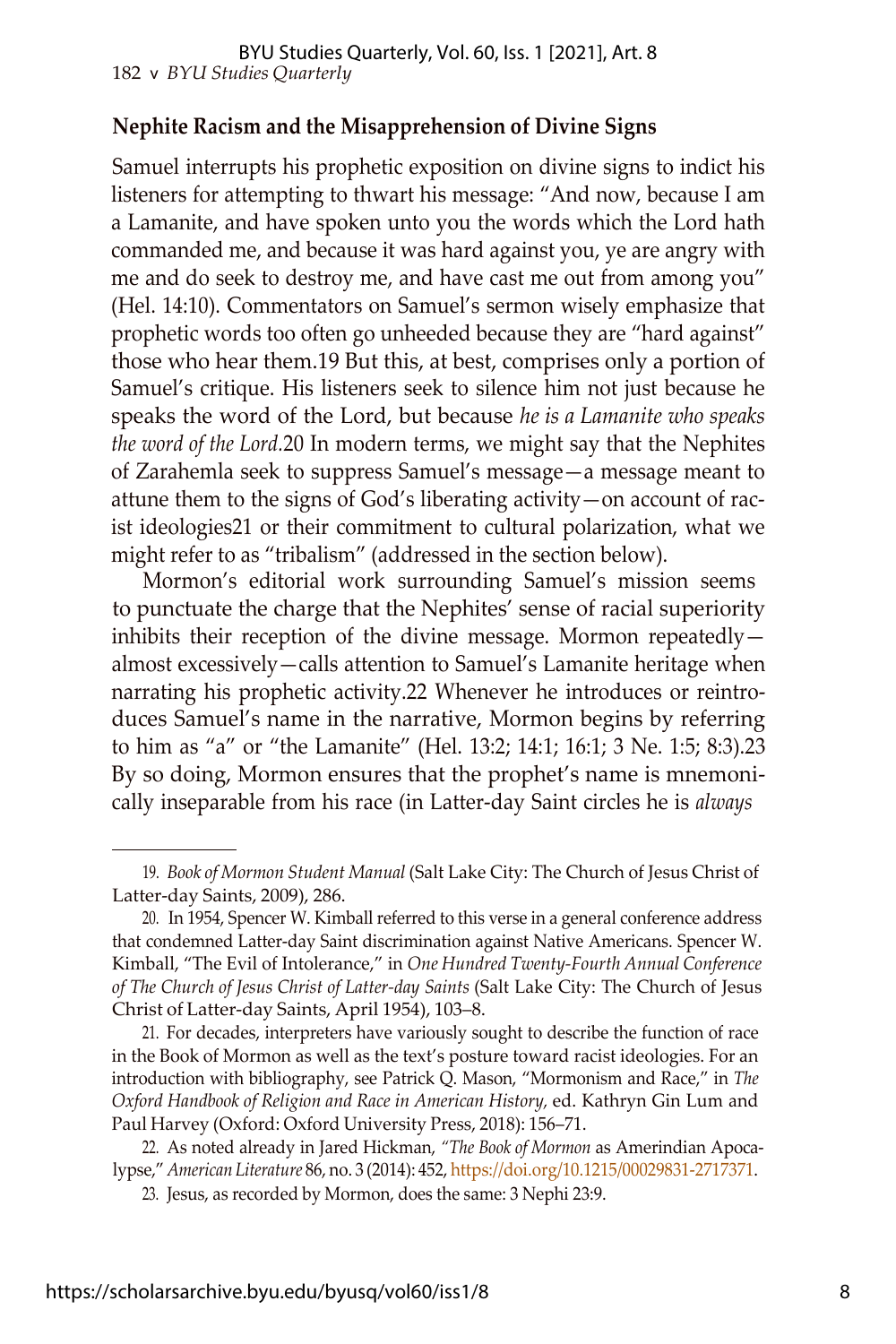"Samuel the Lamanite"), serving perhaps as an ongoing indictment of Nephite bigotry*.* Furthermore, the book of Helaman is structured in ways that emphasize a racialized element to Samuel's rejection by the people of Zarahemla. After all, Samuel is not the only figure in the book of Helaman to stand on a high place, call the Nephites to repentance, and point to signs as evidence of God's intervening hand: the prophet Nephi goes through a similar exercise just a few chapters earlier (Hel. 7–9). That Mormon is inviting us to read Nephi's and Samuel's stories alongside one another is further suggested by his pairing of the two prophets in a section heading prior to Helaman 7: "The Prophecy of Nephi, the Son of Helaman—God threatens the people of Nephi that he will visit them in his anger, to their utter destruction except they repent of their wickedness. God smiteth the people of Nephi with pestilence; they repent and turn unto him. Samuel, a Lamanite, prophesies unto the Nephites."24

Nephi's sermon mirrors Samuel's, with a few striking differences. Both prophets receive mixed responses from their Nephite listeners, eliciting conversions as well as calls for violence—but only Samuel is met with actual stones and arrows. The Nephites who believe Nephi's words defend him in the face of impending aggression (Hel. 8:1–10), while those who believe Samuel's words abandon him in order to seek out Nephi (Hel. 16:1). And although both prophets foretell remarkable events with specificity, only Samuel's words are treated with some degree of neglect, as corrected by the resurrected Jesus (3 Ne. 23:9–13). In the words of Jared Hickman, "Laid bare here is a reluctance on the part of the Nephite prophets to include in their narrative something they themselves recognize as true prophecy, because, at least in part it seems, it came from a Lamanite. The text's editorial process is brought into view, and it is at least suggested that the values governing that process may have as much to do with ethnic pride as divine inspiration."25

In fierce contrast to its reception among ancient Nephites, Samuel's prophetic address is not only among the longest in Mormon's entire abridgement,26 but it is also the final speech that Mormon includes

<sup>24.</sup> Mormon refers to Samuel alone in the subsequent section heading, prior to Helaman 13: "The prophecy of Samuel, the Lamanite, to the Nephites."

<sup>25.</sup> Hickman, "Amerindian Apocalypse," 452.

<sup>26.</sup> Along with public sermons given by the resurrected Jesus (3 Ne. 12–16), Benjamin, the great Nephite king of the land of Zarahemla (Mosiah 2–5), and Abinadi (Mosiah 12–16).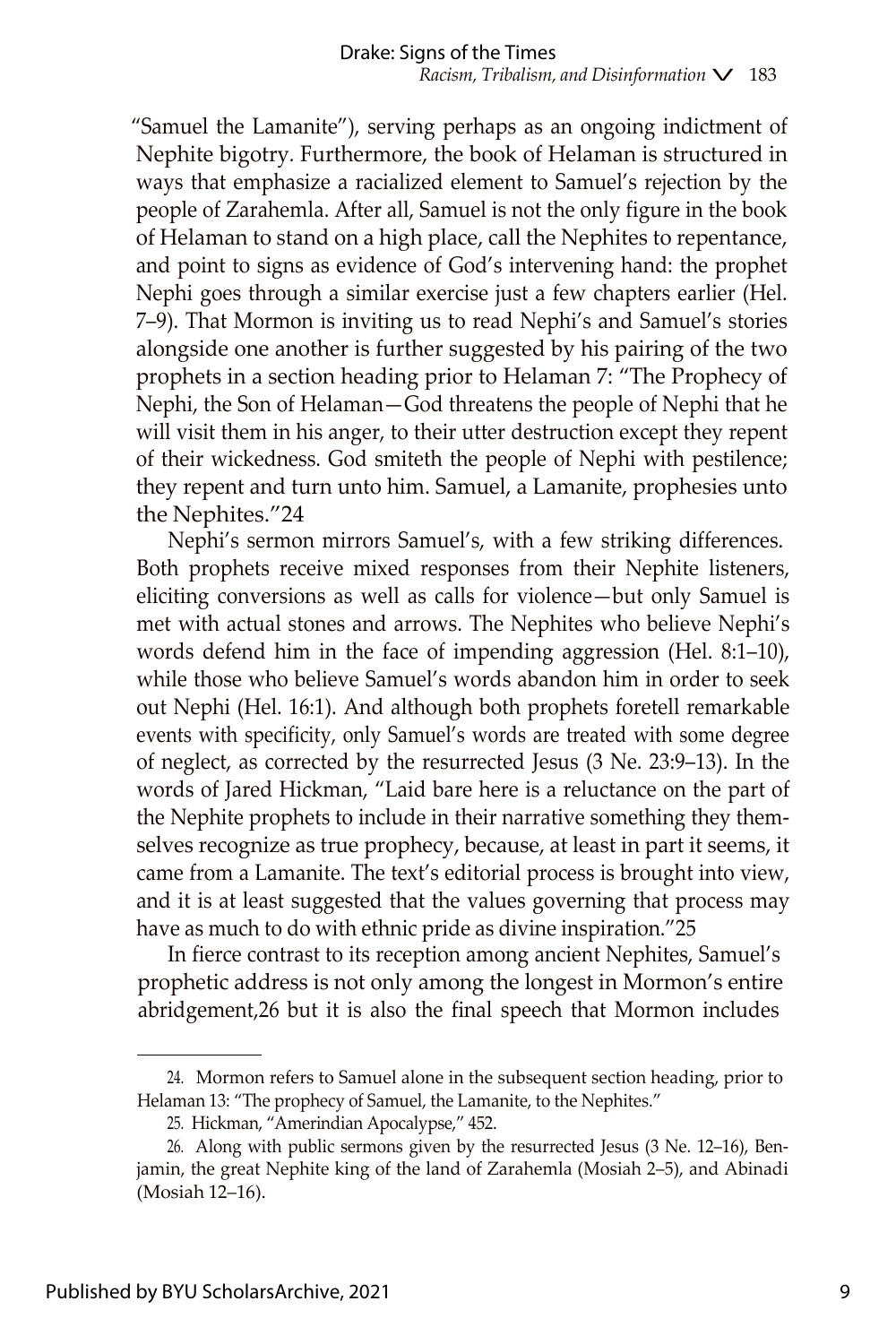prior to the ministry of the resurrected Christ himself. Samuel, then, is the featured voice of warning before the establishment of a messianic kingdom, a remarkable narrative detail that subverts facile Nephite conceptions of election and participation in the history of salvation.27

When read along such lines, these passages might serve as resources for Latter-day Saints who see the imperative to "review processes, laws, and organizational attitudes regarding racism and root them out once and for all"28 as inseparable from their covenantal relationship with God29 and who seek to nourish a Church whose membership becomes increasingly distributed across racial and ethnic lines. Samuel's narrative is a sobering reminder that a "chosen people of the Lord"—in this case, the Nephites (Hel. 15:3)—is not guaranteed immunity to widespread outbreaks of racist ideologies.30 It offers another layer of meaning to the 1832 warning against the ruinous effects (both to the individual and

<sup>27.</sup> Hickman, "Amerindian Apocalypse," 450–55.

<sup>28.</sup> The Church of Jesus Christ of Latter-day Saints, "Locking Arms for Racial Harmony in America," *Medium,* June 8, 2020, [https://medium.com/@Ch\\_JesusChrist/lock](https://medium.com/%40Ch_JesusChrist/locking-arms-for-racial-harmony-in-america-2f62180abf37) [ing-arms-for-racial-harmony-in-america-2f62180abf37.](https://medium.com/%40Ch_JesusChrist/locking-arms-for-racial-harmony-in-america-2f62180abf37) This statement was published approximately two weeks after the killing of George Floyd (May 25, 2020) and was signed by Russell M. Nelson (The Church of Jesus Christ of Latter-day Saints) and by Derrick Johnson, Leon Russell, and Amos C. Brown (NAACP).

<sup>29.</sup> After a 2017 White supremacist rally in Charlottesville, Virginia, culminated in the murder of Heather Heyer, The Church of Jesus Christ of Latter-day Saints issued statements that publicly disavowed claims that the Church was neutral toward White supremacist views, stating that "nothing could be further from the truth," that "white supremacist attitudes are morally wrong and sinful, and we condemn them," and that "Church members who promote or pursue a 'white culture' or white supremacy agenda are not in harmony with the teachings of the Church," in The Church of Jesus Christ of Latter-day Saints, "Church Issues Statements on Situation in Charlottesville, Virginia," *Church Newsroom*, August 15, 2017, [https://newsroom.churchofjesuschrist.org/article/](https://newsroom.churchofjesuschrist.org/article/church-statement-charlottesville-virginia) [church-statement-charlottesville-virginia.](https://newsroom.churchofjesuschrist.org/article/church-statement-charlottesville-virginia)

<sup>30.</sup> See Kimberly Matheson Berkey, *Helaman: A Brief Theological Introduction* (Provo, Utah: Neal A. Maxwell Institute for Religious Scholarship, Brigham Young University, 2020); Russell M. Nelson, "Let God Prevail," *Ensign* 50, no. 11 (November 2020): 94; Gordon B. Hinckley, "The Need for Greater Kindness," *Ensign* 36, no. 5 (May 2006): 58. Darius Gray has offered a valuable set of concrete questions to help Latter-day Saints understand, reflect on, and repent of latent racist tendencies. Such questions include: would I "have difficulty welcoming someone of a particular race into [my] family"? Do I "feel less compassion toward those of a different race who suffer the effects of poverty, war, famine, crime"? Do I "prefer associating only with those of [my] own race and think others should too"? See Darius Gray, "Healing Wounds of Racism," The Church of Jesus Christ of Latter-day Saints, last modified April 5, 2018, [https://ca.churchofjesuschrist](https://ca.churchofjesuschrist.org/healing-wounds-of-racism) [.org/healing-wounds-of-racism.](https://ca.churchofjesuschrist.org/healing-wounds-of-racism)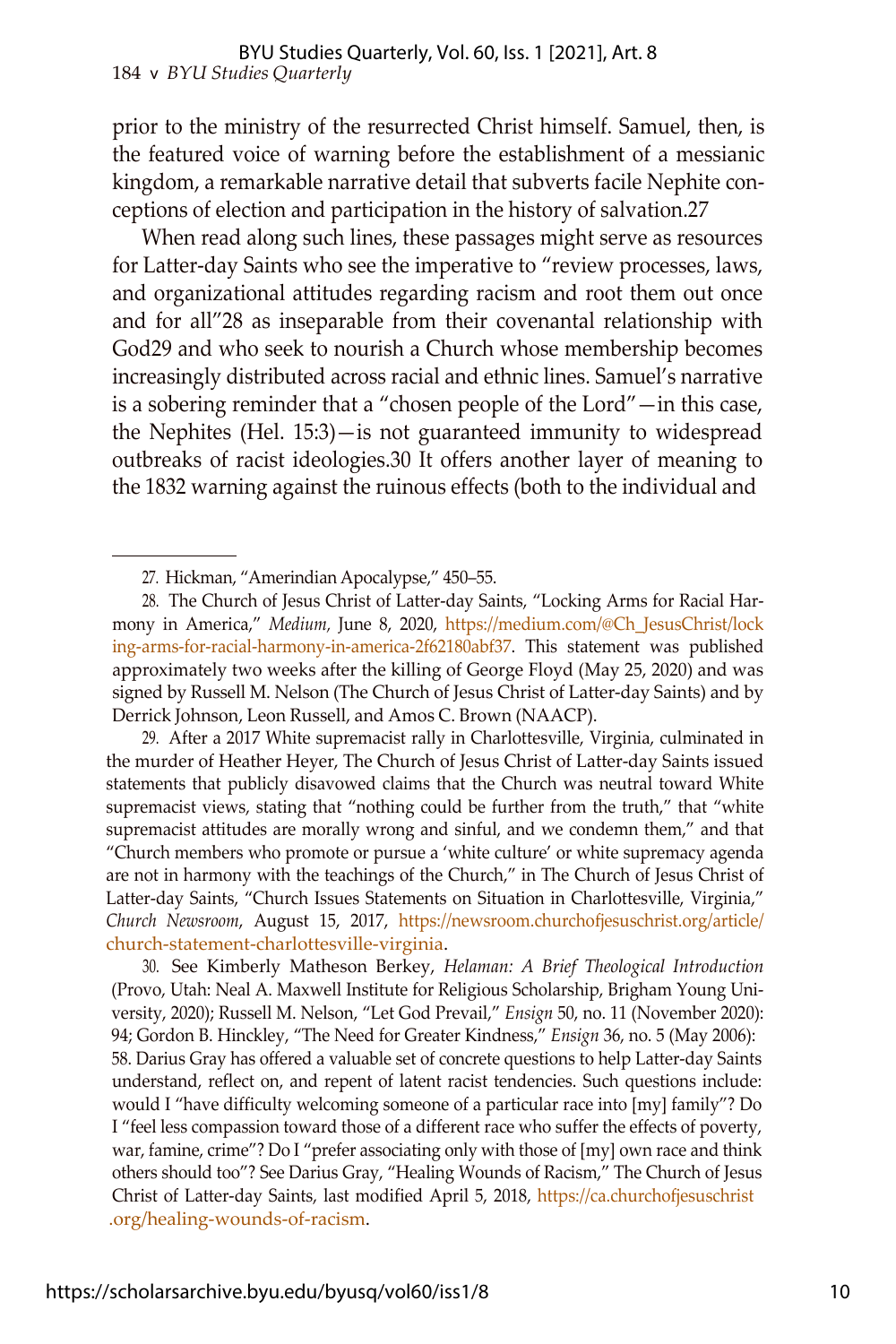to the collective) of "treat[ing] lightly" the narrative complexity of this "new covenant, even the Book of Mormon" (D&C 84:54–58).31

# **Nephite Tribalism and the Misapprehension of Divine Signs**

Samuel's function within the Book of Mormon narrative may offer another set of resources for the modern reader, particularly when read as a critique of Nephite tribalism and its capacity to keep otherwise good people from embracing new, or previously unappreciated, truths. The term "tribalism," as I am using it somewhat loosely here, refers to something that goes beyond the profound human impulse to belong to, protect, and preserve one's tribe.32 Rather, by "tribalism" I refer to the human propensity to place particular group loyalties and "victories" *above all else*, including, among other things, previously held moral values, commitment to established truths, the acquisition of new truths, ideological consistency, and the well-being of individuals in other tribes. Tribalism prevents us from hearing God's voice in the words of those with whom we disagree politically.33 It tends toward the sort of insularity that presumes that truths will be received and revealed exclusively by those within our own walls.34 It impedes the restored gospel imperative

<sup>31.</sup> For a discussion on how literary echoes within Samuel's sermon can be read as an internal critique of Nephite racial discrimination and patriarchy, see Kimberly M. Berkey and Joseph M. Spencer, "'Great Cause to Mourn': The Complexity of The Book of Mormon's Presentation of Gender and Race," in *Americanist Approaches to The Book of Mormon,* ed. Elizabeth Fenton and Jared Hickman (New York: Oxford University Press, 2019), 298–320. For a recent treatment on racism elsewhere in the Book of Mormon, see Deidre Nicole Green, *Jacob: A Brief Theological Introduction* (Provo, Utah: Maxwell Institute for Religious Scholarship, Brigham Young University, 2020), 74–80.

<sup>32.</sup> Samuel Bowles and Herbert Gintis, *A Cooperative Species: Human Reciprocity and Its Evolution* (Princeton, N.J.: Princeton University Press, 2011), 1–7.

<sup>33.</sup> Shanto Iyengar and Sean J. Westwood, "Fear and Loathing across Party Lines: New Evidence on Group Polarization," *American Journal of Political Science* 59, no. 3 (2015): 690–707.

<sup>34.</sup> Joseph Smith asked, "Have the Presbyterians any truth? Yes. Have the Baptists, Methodists, etc., any truth? Yes. We should gather all the good and true principles in the world and treasure them up or we shall not come out pure Mormons." "History, 1838–1856, Volume E-1 [1 July 1843–30 April 1844]," 1681 (July 23, 1843), the Joseph Smith Papers, accessed February 8, 2020, [https://www.josephsmithpapers.org/paper](https://www.josephsmithpapers.org/paper-summary/history-1838-1856-volume-e-1-1-july-1843-30-april-1844/51) [-summary/history-1838-1856-volume-e-1-1-july-1843-30-april-1844/51.](https://www.josephsmithpapers.org/paper-summary/history-1838-1856-volume-e-1-1-july-1843-30-april-1844/51) Brigham Young said it this way: "Be willing to receive the truth, let it come from whom it may; no difference, not a particle" in *Discourses of Brigham Young: Second President of the Church of Jesus Christ of Latter-day Saints,* ed. John A. Widtsoe (Salt Lake City: Deseret Book, 1941), 17. See also Dieter F. Uchtdorf, "Faith of Our Father," *Ensign*, 38, no. 5 (May 2008):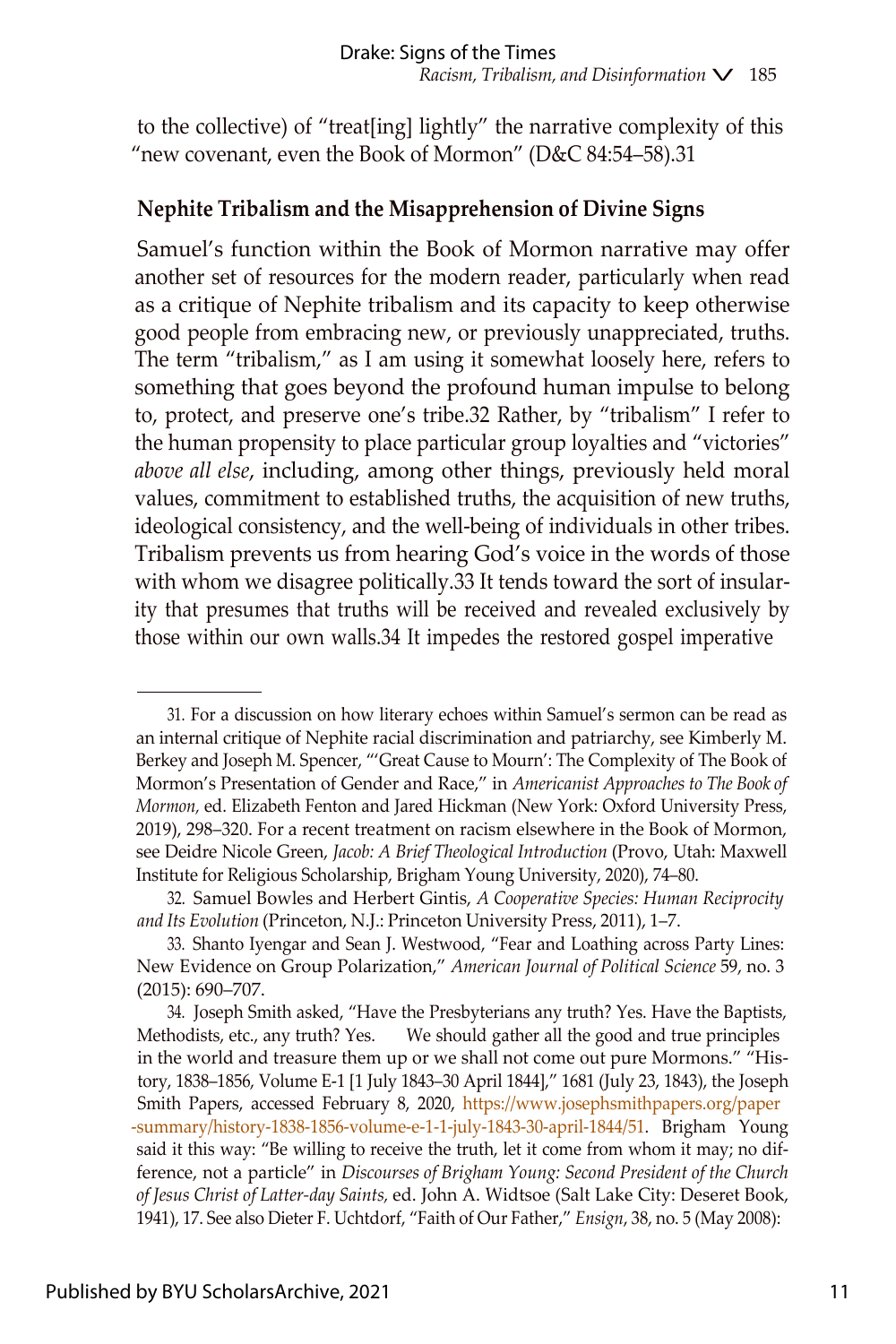to seek out light and learning from the arts and sciences (D&C 88:118). Contemporary research on human behavior demonstrates that people across ideological divides are prone to accept falsehood and reject truth if and when doing so might safeguard their status within cherished group affiliations.35

A remarkable conclusion within the burgeoning field of the science of science communication (that is, the scientific study of how scientific findings are communicated to various audiences36) is that our scientific literacy and reasoning abilities do *not,* in themselves, make us more likely to accept scientific truths that run counter to our tribal affinities. In fact, the more adept we are at scientific reasoning and actively open-minded thinking, the more able we are to repurpose scientific findings in ways that support tribal alliances, thus exacerbating cultural polarization.37 Tribe too often comes before truth.

One of the more instructive aspects of the figure of Samuel is the way in which he is so thoroughly illustrated by Mormon as the quintessential outsider. Samuel originates from a foreign land (Hel. 13:2). He preaches a countercultural message (Hel. 13:2–4, 24–28). His sojourn is short-lived; his departure, final (Hel. 16:7–8).38 Even his spatial relationship to the city is meaningfully narrated. First expelled (Hel. 13:2), then denied reentry, Samuel is forced to scale the walls of Zarahemla to deliver the Lord's message—walls that were built precisely to keep outsiders *out.* His act of preaching, then, is an act of intrusion. Significantly, of Samuel's many teachings the only ones that Mormon records are those that are preached atop—but never within—those walls (Hel. 13:4). The Lord informs his people of signs by means of one "outside" of the tribe—and because of this many fail to hear his voice.

<sup>75;</sup> and Eboo Patel, "What It Means to Be Educated," Brigham Young University forum, October 22, 2020, accessed February 8, 2021, [https://speeches.byu.edu/talks/eboo-patel/](https://speeches.byu.edu/talks/eboo-patel/what-it-means-to-be-educated/) [what-it-means-to-be-educated/.](https://speeches.byu.edu/talks/eboo-patel/what-it-means-to-be-educated/)

<sup>35.</sup> For summaries of such studies, see Jonathan Haidt, *The Righteous Mind: Why Good People Are Divided by Politics and Religion* (New York: Pantheon Books, 2012); and Ezra Klein, *Why We're Polarized* (New York: Avid Reader, 2020).

<sup>36.</sup> Kathleen Hall Jamieson, Dan M. Kahan, and Dietram A. Scheufele, eds., *The Oxford Handbook of the Science of Science Communication* (New York: Oxford University Press, 2017).

<sup>37.</sup> Dan H. Kahan, "Why Smart People Are Vulnerable to Putting Tribe before Truth," *Scientific American,* December 3, 2018, [https://blogs.scientificamerican.com/](https://blogs.scientificamerican.com/observations/why-smart-people-are-vulnerable-to-putting-tribe-before-truth/) [observations/why-smart-people-are-vulnerable-to-putting-tribe-before-truth/.](https://blogs.scientificamerican.com/observations/why-smart-people-are-vulnerable-to-putting-tribe-before-truth/)

<sup>38.</sup> Hickman, "Amerindian Apocalypse," 452, discusses these narrative details through the lens of race.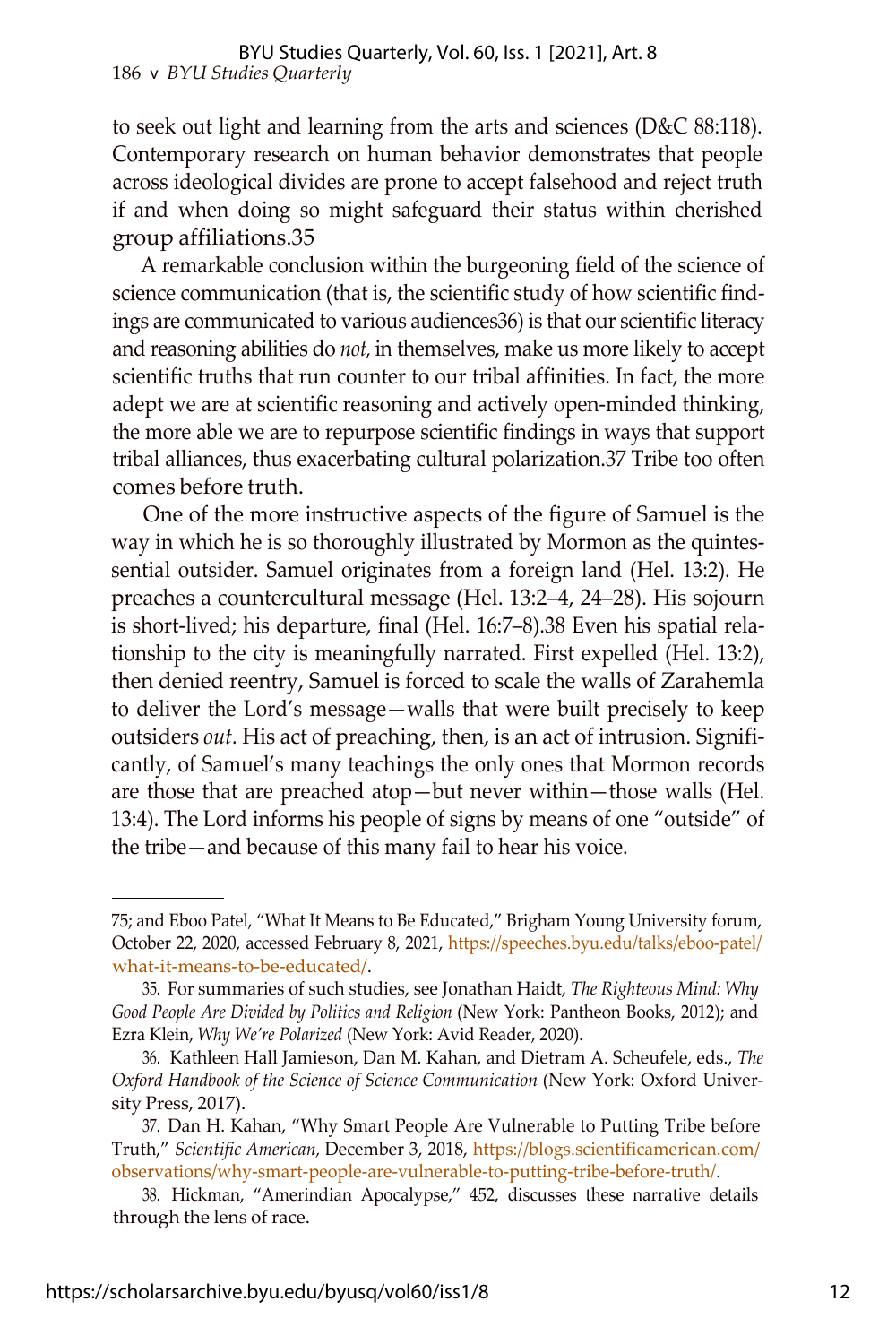Today tribalism is widespread but not insurmountable. Recent social-science research suggests that individuals who are more likely to embrace scientific findings, even when such findings threaten previously held worldviews or tribal affinities, share a common characteristic. In addition to possessing some degree of science literacy (knowledge, reasoning abilities), they exhibit a marked degree of science *curiosity.*39 High-curiosity individuals' yearning for light and knowledge eclipses the security offered by a tribe. Such curiosity is a fundamental principle of restored gospel discipleship. Curiosity prompted Jesus's followers to step away from prior allegiances in order to "come and see" (John 1:39). It led the Prophet Joseph to the Sacred Grove. It is a spiritual gift worth seeking.

A recent Brigham Young University devotional by President M. Russell Ballard may serve as a model for how a genuine spirit of curiosity can be used to overcome propensities toward tribalism.40 President Ballard begins his speech by acknowledging and then rejecting the generational tribalism that pervades contemporary discourse, specifically the criticisms leveled at younger generations by older ones. He speaks of an earnest desire to "understand and learn more" about millennials and Gen Zs,41 and recounts many hours "listening, pondering, learning, and praying about" them. He then dedicates a significant portion of his address to celebrating specific qualities that he finds in these younger generations. He specifically praises Gen Zs and millennials for their sensitivity to questions of identity and social change; their commitment to environmental, economic, and social sustainability; and their "desire for authenticity and transparency," stating that members of older generations could learn from these younger tribes. President Ballard's words are instructive in that they simultaneously

<sup>39.</sup> "Afforded a choice, low-curiosity individuals opt for familiar evidence consistent with what they already believe Consuming a richer diet of information, highcuriosity citizens predictably form less one-sided and hence less polarized views. This empirical research paints a more complex picture of the cognitively virtuous democratic citizen. To be sure, she knows a good deal about scientific discoveries and methods. But of equal importance, she experiences wonder and awe—the emotional signatures of curiosity—at the insights that science affords into the hidden processes of nature." Kahan, "Why Smart People Are Vulnerable."

<sup>40.</sup> M. Russell Ballard, "Children of Heavenly Father," Brigham Young University devotional, March 3, 2020, accessed February 8, 2021, [https://speeches.byu.edu/](https://speeches.byu.edu/talks/m-russell-ballard/children-heavenly-father/) [talks/m-russell-ballard/children-heavenly-father/.](https://speeches.byu.edu/talks/m-russell-ballard/children-heavenly-father/)

<sup>41.</sup> The Pew Research Center defines "millennial" as one born between 1981 and 1996 and "Gen Z" as one born after 1997. Michael Dimock, "Defining Generations: Where Millennials End and Generation Z Begins," *Fact Tank,* January 17, 2019.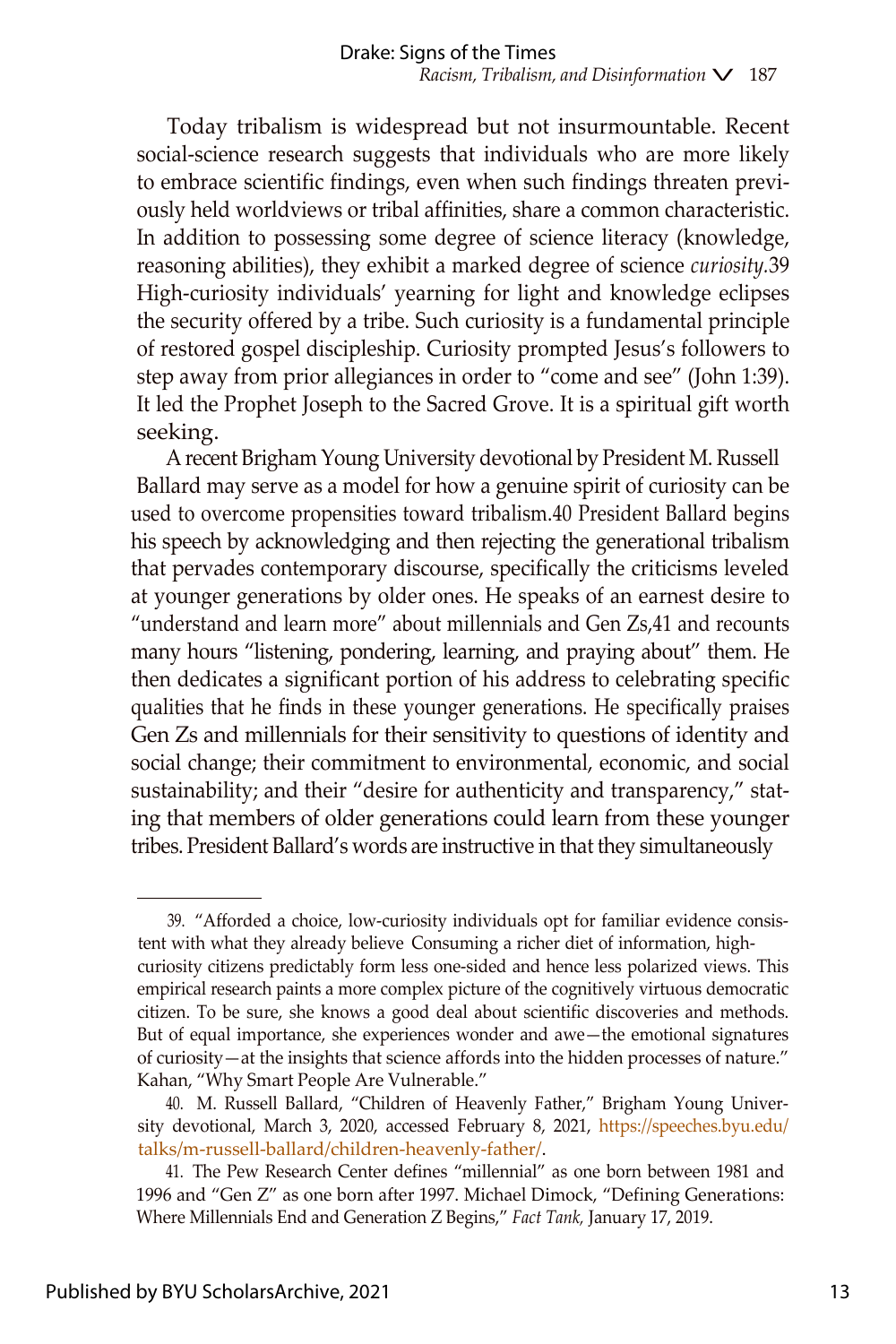acknowledge the differences between tribes (in this case, generations) and preach a message of unity through our shared spiritual ancestry (as children of Heavenly Parents) and destiny (wrought through the unifying power of Christ's Atonement).42 His message is a reminder that the hard work of overcoming tribalism requires significant time, energy, humility, and charity and that it is easier and significantly more self-gratifying to point out the tribalistic tendencies in others than it is identify and eradicate them from within ourselves. It is a message made more urgent by Mormon's alarming description of the Nephite state of affairs just decades after Samuel's sermon: the persistent neglect of divine signs gives rise to inequality and other manifestations of wickedness (3 Ne. 6), culminating in the absolute fracture of Nephite society, with "people . . . divided one against another," "separate[d] one from another into tribes, every man according to his family and his kindred and friends" (3 Ne. 7:2).

# **Invoking Exodus: Signs of Liberation in Mormon's Narrative (Hel. 16–3 Ne. 8)**

When narrating the events leading up to the birth and death of Jesus, Mormon uses the term "signs" in ways that differ subtly from what we find in Samuel's speech. Whereas Samuel limits his usage of the term "sign(s)" to conclusive, cosmic events that are concurrent with Jesus's faraway birth and death, Mormon applies the term to a variety of miraculous happenings (often described as "signs and wonders"43) that take place over extended periods of time, that are frequently the product of prophetic activity, and that are often misapprehended. Hence, those who believe in Samuel's words find Nephi "showing signs and wonders, working miracles among the people, that they might know that the Christ must shortly come" (Hel. 16:4). The "more part of the people," however, remain hardened (Hel. 16:6, 10–12).44 In his description of the

<sup>42.</sup> For another model sermon on unity and diversity, see Chieko N. Okazaki, "Baskets and Bottles," *Ensign* 26, no. 5 (May 1996): 12–13.

<sup>43.</sup> The term "signs and wonders" (and terms closely related to it) appears seven times in Mormon's narration of the events leading up to Jesus's appearance (Hel. 16:4; 16:13; 16:23; 3 Ne. 1:22; 2:1; 2:3). In addition, the term is found three times in Samuel's speech, one of which being in a paraphrase of an angel's words (Hel. 14:6, 28; 15:3).

<sup>44.</sup> Although the term "sign" isn't specifically used to describe Samuel's miraculous escape from the stones and arrows of the people of Zarahemla, the event seems to function as a sign which, like many of the other signs in Mormon's account, is largely rejected (see Hel. 16:3, 6). That some Nephites interpret Samuel's survival as a sign of divine intervention suggests a relatively small city wall.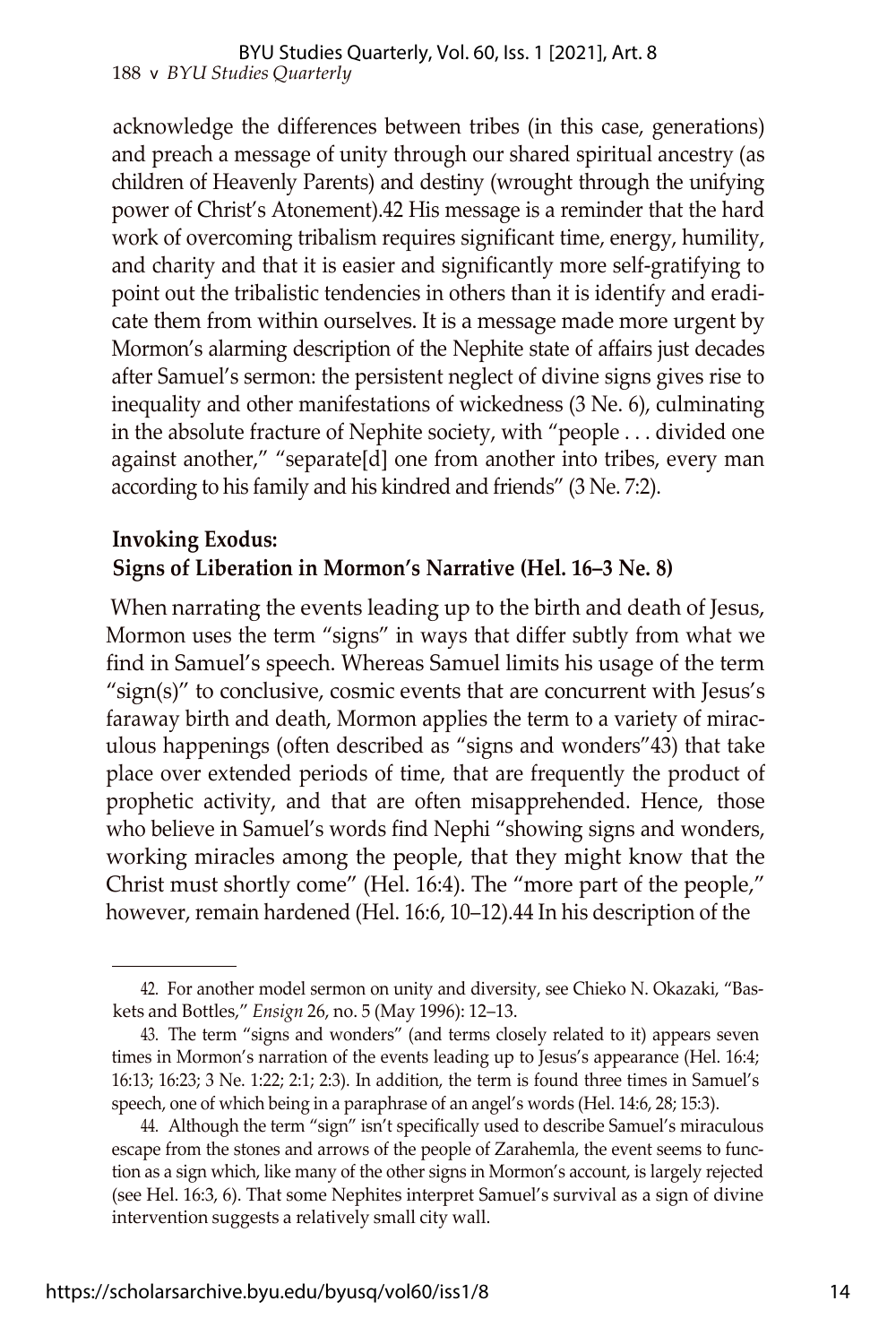years that follow, Mormon refers to "great signs given unto the people, and wonders"—once more, however, the majority of people "harden their hearts, all save it were the most believing" (Hel. 16:13–15, 23). After Nephi's departure from the land, Mormon states that "there began to be greater signs and greater miracles wrought among the people," though these too are dismissed by the unbelieving majority (3 Ne. 1:4–9). All of these (mostly misapprehended) signs precede the cosmic signs foretold by Samuel, which at last persuade the people to believe and repent (3 Ne. 1:10–26). Later, when narrating the events leading up to the death of Jesus, Mormon describes the wonder-working abilities of Nephi's son (also named Nephi) as "signs . . . among the people" that are on par with the more stunning deeds of Jesus in the Gospels: he casts out demons, he raises the dead, and angels minister to him daily (3 Ne. 7:18–22; see also 8:4). Even Nephi's words function as compelling signs of power which serve to enrage the majority of those who hear them (3 Ne. 7:18–20). Once more, Mormon has laid out a number of signs that are generally misapprehended prior to the cosmic, convincing "sign" of Jesus's death as prophesied by Samuel.

It appears, then, that Mormon has reformulated the "greater things" promised by the angel and Samuel (Hel. 14:28) into an extended set of "greater *signs*" (3 Ne. 1:4; emphasis added)*—*signs that have little effect on a Nephite audience until the climactic, cosmic heralding foretold by Samuel. Skousen's suggestion that the angelic prophecy contains two separate declarations (that many would see greater things prior to the cosmic signs in order that they might believe and that everyone would witness the cosmic signs so that none could disbelieve) accords with Mormon's formulation of Nephite history.

And yet Mormon's narrative, I suggest, does more than just give historical fulfillment to prophecy; it articulates Nephite history in ways that evoke a sacred past, namely ancient Israelite conceptions of the Exodus.45 By shaping the Nephite narrative in terms of "signs and wonders" that are largely misapprehended by a "hardened" human audience,46 Mormon draws a loose set of parallels between the emancipatory efforts of Moses and the liberatory life and death of Jesus Christ.

<sup>45.</sup> A trend seen elsewhere in Mormon's, and Nephi's, writings. See S. Kent Brown, "The Exodus Pattern in the Book of Mormon," in *From Jerusalem to Zarahemla: Literary and Historical Studies of the Book of Mormon* (Provo, Utah: BYU Religious Studies Center, 1998), 75–98; Hardy, *Understanding the Book of Mormon,* 41–47 (Nephi) and 157–60 (Mormon).

<sup>46.</sup> Helaman 13:8, 12, 29; 16:12, 15, 22; 3 Nephi 1:22.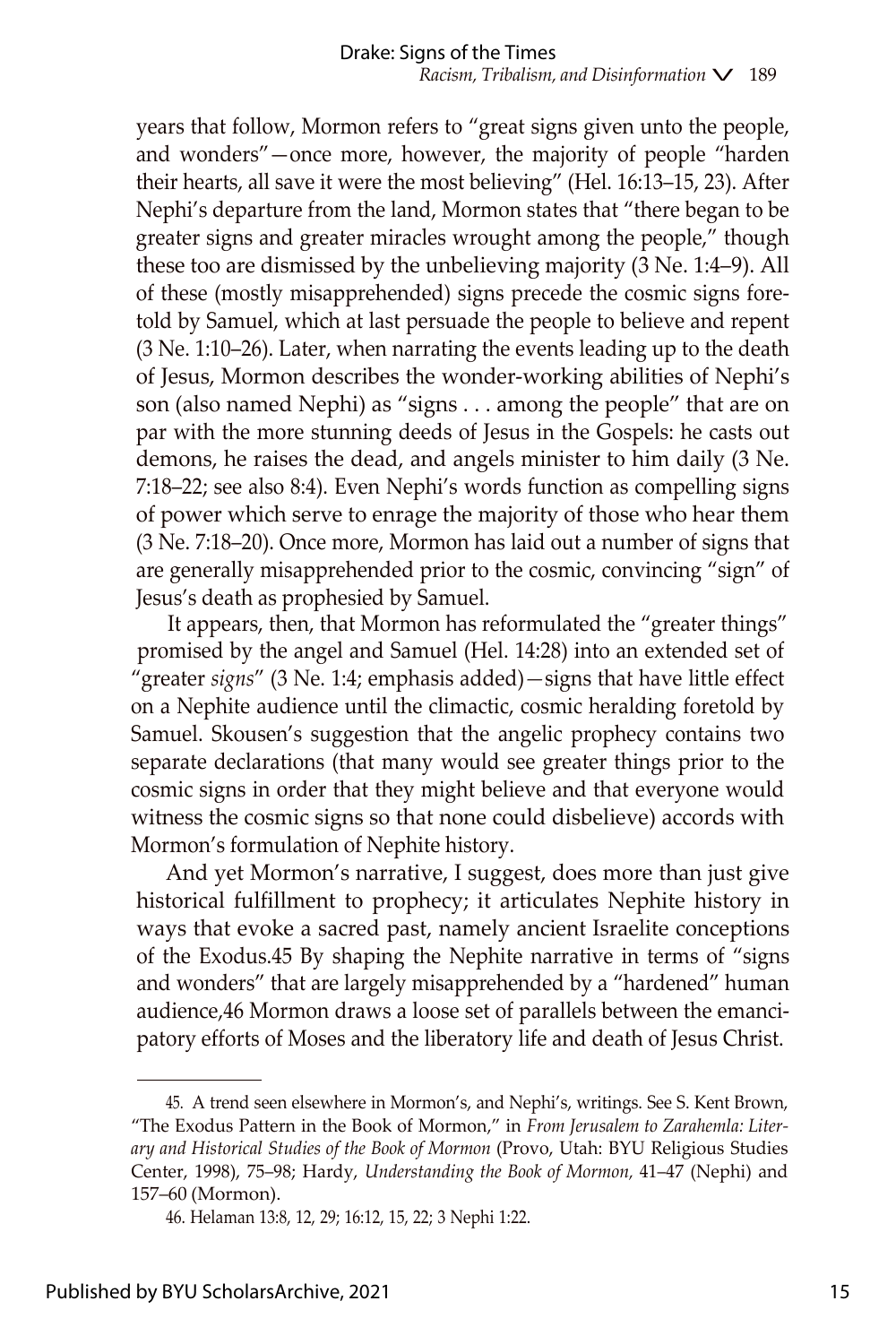#### 190 v *BYU Studies Quarterly* BYU Studies Quarterly, Vol. 60, Iss. 1 [2021], Art. 8

Such parallels are accentuated by the types of phenomena included in Mormon's narration. Whereas the specific signs promised by Samuel are strictly phenomena of *nature* (heavenly light and darkness, earthquakes, and so forth), the "greater signs" described by Mormon often refer to the miraculous wonder-workings of God's elect (for example, Nephi [son of Helaman], Hel. 16:4; the righteous, 3 Ne. 7:22; Nephi [son of Nephi], 3 Ne. 7:15–20). Just as Moses performed miraculous "signs and wonders" before a hardened Pharaoh prior to Israel's liberation, so God's righteous servants performed signs and wonders before the Nephites prior to the redemptive birth and death of Jesus. Any doubt as to whether these literary parallels are, in fact, part of Mormon's editorial program can be dispelled by the presence of the subsequent and more widely celebrated parallelisms between Moses and Jesus as lawgivers: for just as Moses experiences a vocal theophany (Ex. 19:16–25) prior to receiving the law on Sinai (Ex. 20), so the Nephites hear the voice of Christ (3 Ne. 8–9)47 prior to receiving the law from the resurrected Jesus (3 Ne. 11–18).48 All of this narrative artistry aligns with Mormon's editorial tendencies elsewhere in his abridgment: he calls his modern readers' attention to historical patterns and parallelisms that serve as evidence of God's hand in human history, and he delights in thoroughly documenting the fulfillment of prophecy.49

48. The parallelisms between Moses's teachings as a lawgiver in Exodus and Jesus's Sermon on the Mount were recognized in the ancient Mediterranean as early as the fourth century AD (Eusebius of Caesarea, *Demonstratio Evangelica* 3.2), and have been the subject of much contemporary academic research. Consider Dale C. Allison Jr., *The New Moses: A Matthean Typology* (Minneapolis: Fortress Press, 1993), 172–94.

49. Hardy, *Understanding the Book of Mormon,* 110–11, 154–66 (historical parallelisms) and 112–13, 180–213 (fulfillment of prophecy).

<sup>47.</sup> Exodus associates Moses's encounter with the voice of God on Mount Sinai (Ex. 19) with violent forces of nature: the mountain shakes and is enshrouded by thick smoke (because "the Lord descended upon it in fire"). Even the Lord's response (Ex. 19:19) to Moses can be read in terms of extreme natural phenomena: the King James Version reads, "Moses spake, and God answered him *by a voice*" (Hebrew: *b<sup>e</sup>qôl*, emphasis added)—a phrase that could just as well be rendered, "God answered him *with thunder.*" The latter reading is more in line with the broader themes of the passage, as well as with the "stereotypical features of theophany in ancient Semitic poetry," as discussed in Carol Meyers, *Exodus: The New Cambridge Bible Commentary* (New York: Cambridge University Press, 2005), 155. Meanwhile, prior to Jesus's deliverance of the law in Bountiful (3 Ne 11–18) the voice of the resurrected Christ speaks in the aftermath of another set of terrible natural forces: earthquakes (3 Ne. 8:6, 10–12), fires (v. 8), storms (vv. 6, 12), thunder (vv. 6, 12), and eventually, darkness (v. 19).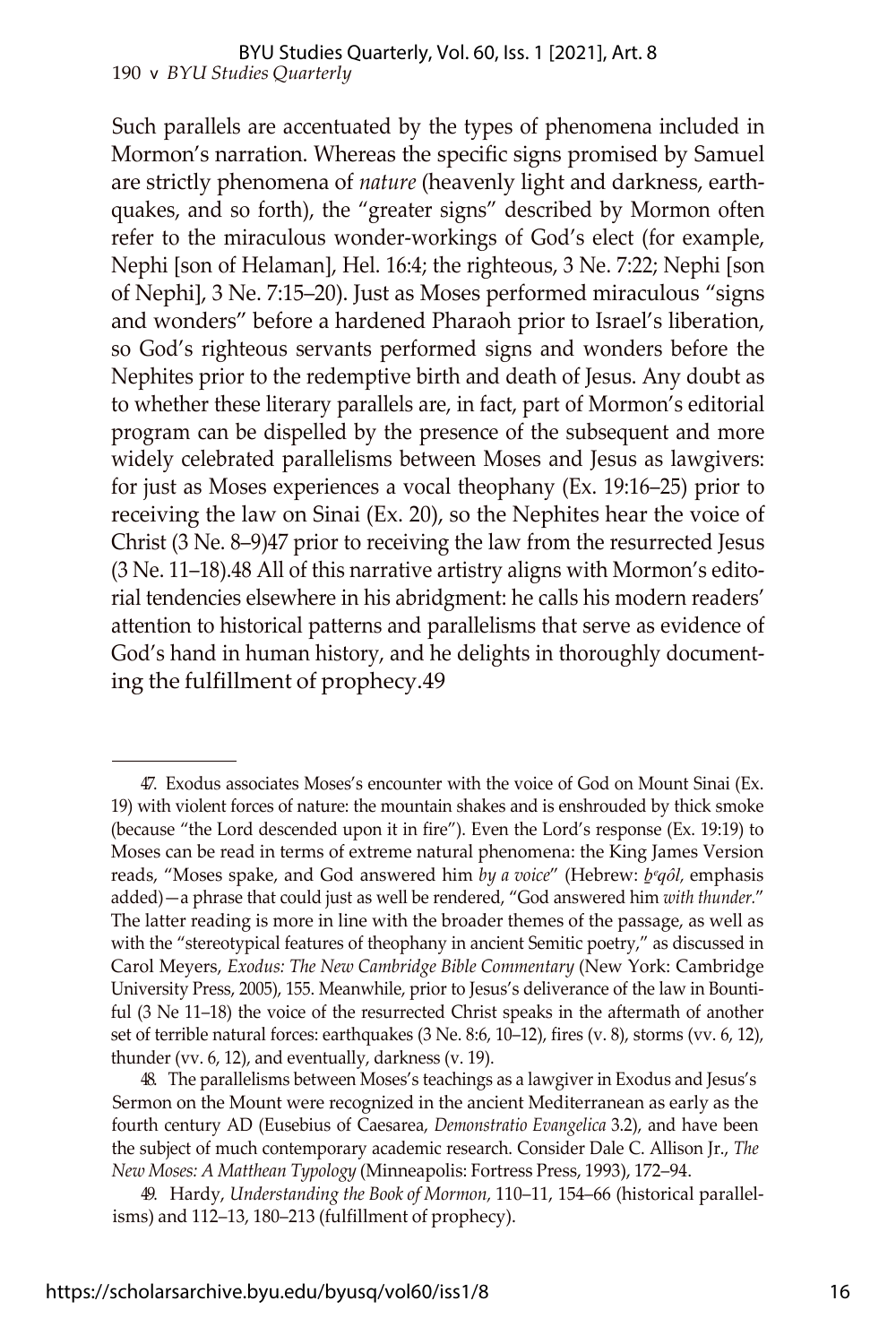And while Mormon works to accentuate similarities between the signs surrounding Israelite liberation (through Moses) and the signs heralding human redemption (through Christ), he likewise draws our attention to specific differences between the Israelite and Nephite reception of such signs. It is to these differences that we will turn in the final section of this paper.

# **Mormon's Warning: Disinformation and the Misapprehension of Divine Signs**

One key difference between the "signs and wonders" in the Exodus narrative and in Mormon's abridgment of Nephite history is the manner in which they are received by God's people. When the enslaved Israelites are presented with divine signs, there is no indication that they question them, as Moses had feared. Rather, they immediately believe (Ex. 4:29–31). Even Pharaoh's magicians express belief soon after seeing the divine signs produced by Moses (Ex. 8:18–19). Only Pharaoh remains obstinate.50 When later biblical literature critiques the ancient Israelites for unbelief in or faithlessness toward God's signs and wonders, it is always with respect to their actions *after* they believed in divine signs, *after* their successful emancipation from Egypt.51 Later Jewish authors critique their Israelite forebears for forgetfulness and neglectfulness of prior graces but do not accuse them of disbelieving the signs and wonders that were immediately before them.

Mormon presents a very different picture of the Nephites for his latter-day audience. Not only do the Nephites fall prey to the same sort of spiritual amnesia that is lamented in later Jewish literature (3 Ne. 2:1), but many of them fail to recognize and act on divine signs and wonders in the first place—even when such signs are before their very eyes (Hel. 16:4–6, 13–15, 23; 3 Ne. 1:4–6). In other words, the Nephite posture toward divine signs corresponds more with *Pharaoh's* disposition toward the divine hand than it does with the attitude of ancient Israelites prior to their liberation. But unlike Exodus's somewhat nondescript portrait of Pharaoh's "hardening," Mormon describes a handful of specific Nephite justifications for their disbelief in the signs before them. They "depend upon their own strength and . . . wisdom" to interpret the signs and wonders given to them (Hel. 16:15). They attribute signs to coincidence or false tradition, deny the reasonability of Samuel's words, and peddle

<sup>50.</sup> Though even he expresses contrition now and then (Ex. 9:27–28 and 10:17).

<sup>51.</sup> Nehemiah 9:16–17; Psalm 78:42–58; Jeremiah 32:20–23.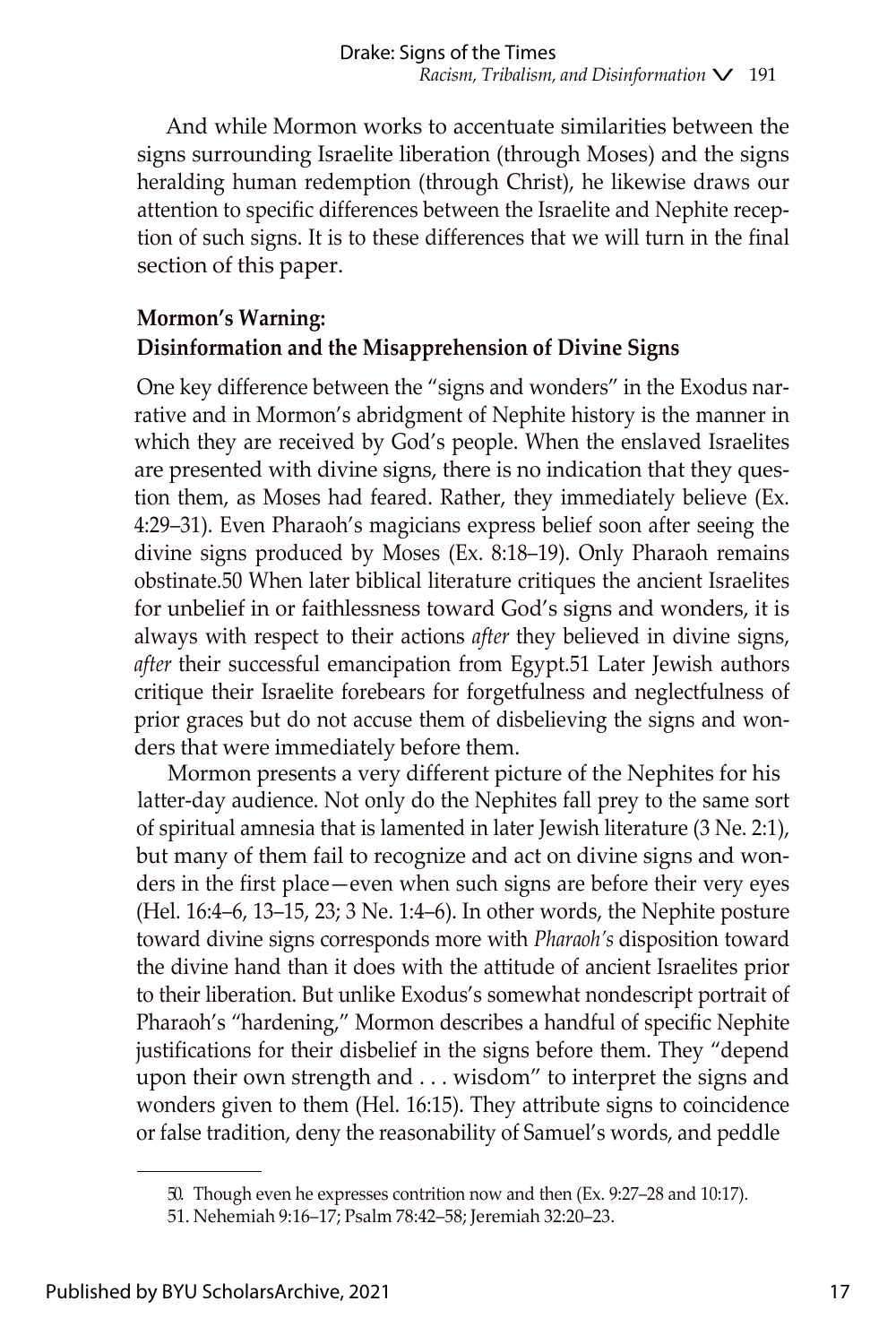in unfounded conspiracies, contentions, and other "foolish and vain" forms of discourse (Hel. 16:16–22).52 Most strikingly—and to my knowledge this is a point that has not been discussed at length—Mormon suggests that these socially and spiritually disruptive behaviors derive from a nefarious third party who has the power to act as a deceptive intermediary between the signs of truth and the people of God. According to Mormon, Satan goes about "spreading *rumors and contentions* upon all the face of the land," contributing to "foolish and vain" imaginations, and hardening "the hearts of the people against that which was good and against that which should come" (Hel. 16:22; emphasis added). Unlike ancient Israelite narratives that blame the perceiver for misperceived signs,53 Mormon suggests that the principal threat to a clear-eyed view of divine signals is *disinformation*, disseminated into the hearts and minds of good people.

Disinformation is different from misinformation.54 Misinformation is bad information: all of us are variously misinformed and prone to spread misinformation throughout our lives. Disinformation is bad information that is *intentionally circulated by a bad actor.* And while the spread of misinformation is detrimental to us all, disinformation has the power to be acutely destructive, since bad actors can (and do) design their messages in ways that produce specifically deleterious effects.

We live in an era of unprecedented access to disinformation. Advances in technology allow bad actors (trolls, ideologues, conspiracy theorists, hyperpartisan outlets) to manipulate what multitudes of people see and hear (for example, false information, photo manipulation, "deepfakes") on a global scale, using social networks and mass

<sup>52.</sup> Ancient Israelite tradition may have informed the Nephite accusations in Helaman 16:18–19 as well as their justifications for violence against Samuel. Deuteronomy 13:1–5 warns the Israelites of prophets who produce heavenly signs and wonders in order to lead the people to worship other gods and instructs that such figures be put to death. According to Helaman 16:18–19, some Nephites disbelieve signs and wonders by accusing Samuel of preaching a geographically "foreign" God: "if [the Christ is] . . . the Son of God, the Father of heaven and of earth, as it has been spoken, why will he not show himself unto us as well as unto them who shall be at Jerusalem? Yea, why will he not show himself in this land as well as in the land of Jerusalem?"

<sup>53.</sup> Or those traditions that blame the Lord: see the discussion at note 5 above.

<sup>54.</sup> Luciano Floridi, *The Philosophy of Information* (Oxford: Oxford University Press, 2011), 260; Dean Jackson, "Issue Brief: Distinguishing Disinformation from Propaganda, Misinformation, and 'Fake News,'" *National Endowment for Democracy*, October 17, 2017, [https://www.ned.org/issue-brief-distinguishing-disinformation-from-propaganda](https://www.ned.org/issue-brief-distinguishing-disinformation-from-propaganda-misinformation-and-fake-news/) [-misinformation-and-fake-news/.](https://www.ned.org/issue-brief-distinguishing-disinformation-from-propaganda-misinformation-and-fake-news/)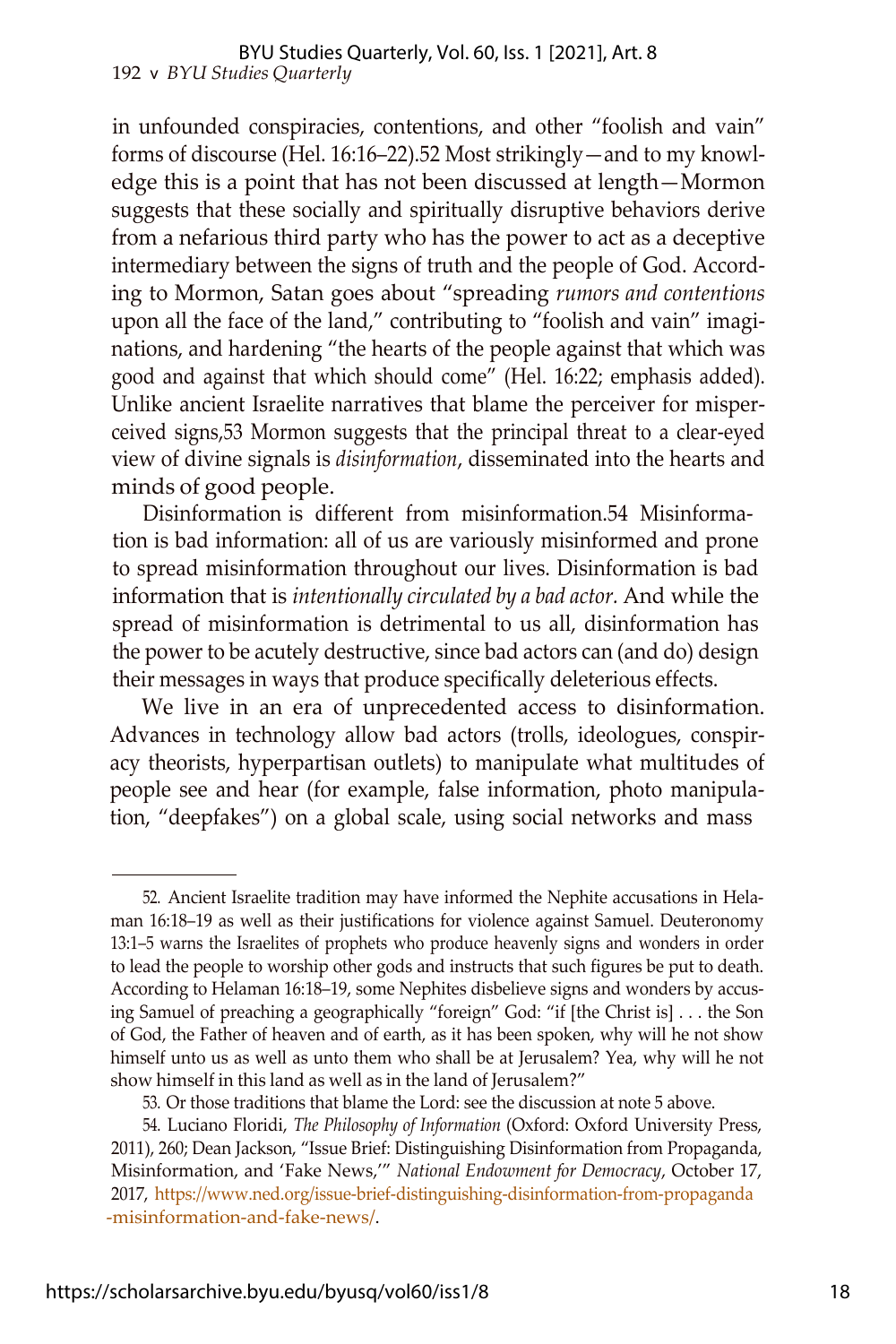media to misrepresent both the past and the present. These efforts are then magnified by a digital landscape that incentivizes institutions and individuals to seek "clicks, retweets, and likes"—"whatever can attract 'eyeballs.'"55 Complicating all of this is the degree to which you or I may assume (wrongly) that we are not susceptible to believing or promoting false information56 as well as the way in which the term "fake news" is frequently appropriated to discredit *accurate* information that is politically unfavorable.

Modern disinformation campaigns target all aspects of human experience. Religious disinformation targets the spiritual development and well-being of honest seekers of truth by weaponizing historical and cultural information in ways that are designed to unsettle, wound, and mislead. Totalitarian regimes employ disinformation to exercise political control over their subjects.57 Other disinformation campaigns—such as those waged by tobacco industry executives for decades in the twentieth century—target the physical well-being of individuals and global populations, trading in pseudoscience and false narratives that conflict with the hard-earned truths that past and present generations have gained through rigorous intellectual inquiry.58 Over the last decade, we have witnessed a rise in geo-political disinformation warfare, disseminated to garner power by sowing chaos and distrust among nations and their citizens.59 These disinformation initiatives are particularly effective when they exploit existing societal divisions and aggravate tribal sentiment.60

58. See Naomi Oreskes and Erik M. Conway, *Merchants of Doubt: How a Handful of Scientists Obscured the Truth on Issues from Tobacco Smoke to Global Warming* (New York: Bloomsbury Press, 2010), 10–35.

59. Alina Polyakova and Spencer Phipps Boyer, *The Future of Political Warfare: Russia, the West, and the Coming Age of Global Digital Competition* (Washington, D.C.: Brookings Institution, March 2018).

<sup>55.</sup> Alice Marwick and Rebecca Lewis, *Media Manipulation and Disinformation Online* (New York: Data and Society Research Institute, 2017), 42.

<sup>56.</sup> Soroush Vosoughi, Deb Roy, and Sinan Aral, "The Spread of True and False News Online," *Science* 359, no. 6380 (March 9, 2018): 1146–51, [https://doi.org/10.1126/](https://doi.org/10.1126/science.aap9559) [science.aap9559.](https://doi.org/10.1126/science.aap9559)

<sup>57.</sup> Hannah Arendt, "Hannah Arendt: From an Interview," *New York Review* 25, no. 16 (October 26, 1978), [https://www.nybooks.com/articles/1978/10/26/hannah-arendt](https://www.nybooks.com/articles/1978/10/26/hannah-arendt-from-an-interview/) [-from-an-interview/.](https://www.nybooks.com/articles/1978/10/26/hannah-arendt-from-an-interview/)

<sup>60.</sup> Robert S. Mueller III, "Report on the Investigation into Russian Interference in the 2016 Presidential Election. Volumes I & II. (Redacted version of 4/18/2019)," *U.S. Department of Justice Publications and Materials* (2019): 21–27, [https://digitalcommons](https://digitalcommons.unl.edu/usjusticematls/47) [.unl.edu/usjusticematls/47.](https://digitalcommons.unl.edu/usjusticematls/47)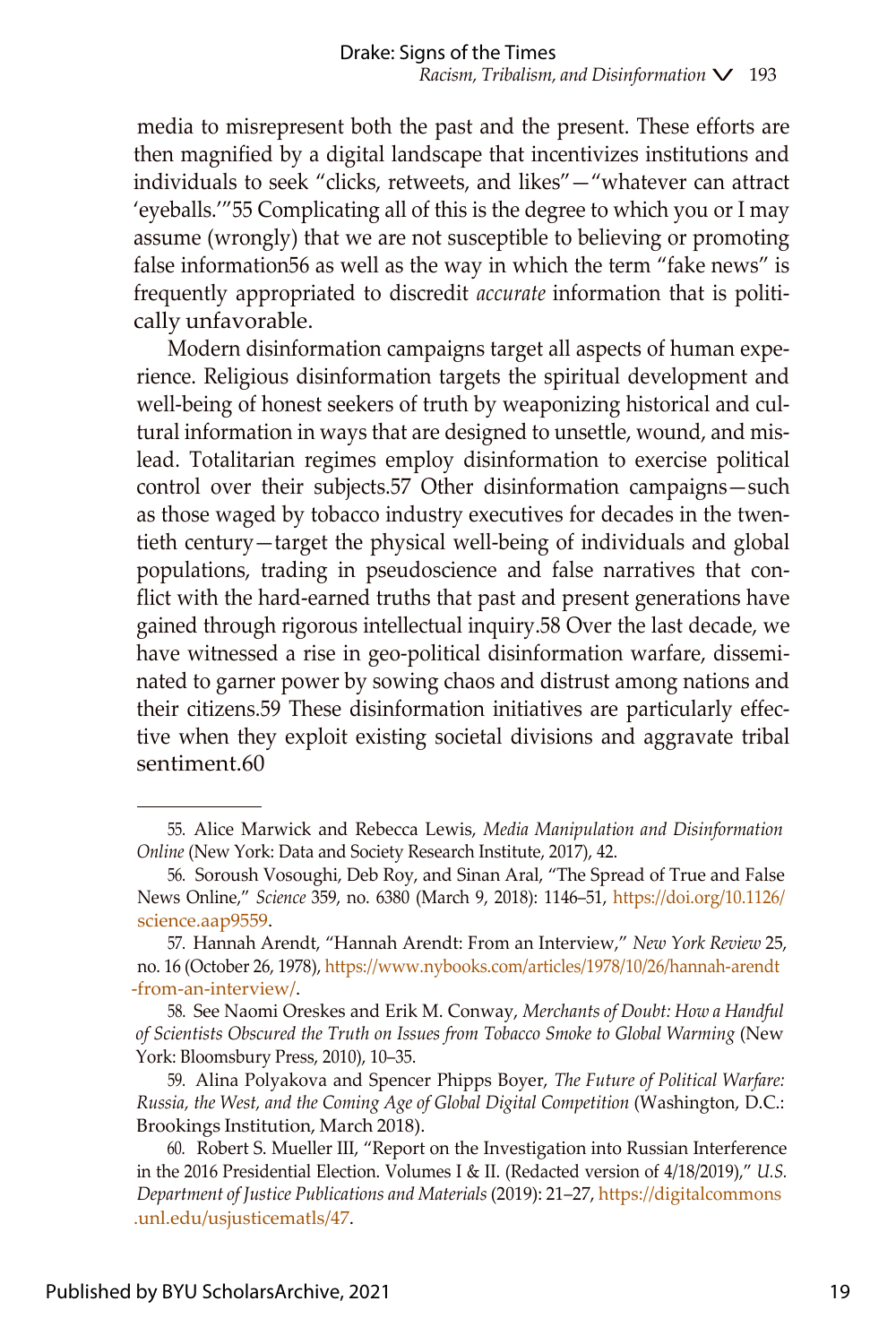#### 194 v *BYU Studies Quarterly* BYU Studies Quarterly, Vol. 60, Iss. 1 [2021], Art. 8

Mormon's depiction of a society that is undermined by bad actors who spread "rumors and contentions upon all the face of the land" is truly a message for the modern reader (Hel. 16:22).61 It is especially notable that the Nephite propensity to consume and propagate disinformation comes (literarily, at least) on the heels of their rejection of Samuel and in tandem with the rejection of other countercultural prophetic voices: Nephite racism and tribalism, it seems, exacerbate their tendency to label truth as fiction, while broadcasting falsehoods conceived in bad faith. Because of their failure to recognize and act on the divine signs before them, the Nephites open themselves up to their own destruction—their prosperity wanes, they fall into civil war, and the Spirit is withdrawn from among them.

In recent years, a chorus of modern voices has joined with Mormon in warning against the tides of disinformation, offering insight into how governments and individuals can combat its destructive spread. A simple, but recurring, bit of wisdom for individuals is to *seek the counsel of a diverse set of well-qualified and well-intentioned experts on issues of importance.* In response to hundreds of solicited questions put to him by Brigham Young University students, President M. Russell Ballard said, "My calling and life experiences allow me to respond to certain types of questions. There are other types of questions that require an expert in a specific subject matter I worry sometimes that members expect too much from Church leaders and teachers—expecting them to be experts in subjects well beyond their duties and responsibilities. If you have a question that requires an expert, please take the time to find a thoughtful and qualified expert to help you."62 Hence, while we believe that the authority to communicate doctrine, to govern the Church, and to administer the ordinances of salvation resides with those whom the Lord has called, we can combat disinformation and its ill effects in other critical arenas of human experience by seeking to apply the wisdom of those who have paid the price for expertise: be it in the realms of human health, history, climate, education, economics, the environment, or public policy.63 Current cultural trends that devalue expertise in a field of study might

<sup>61.</sup> In 2017, the lexicographers of Collins Dictionary named "fake news" their word of the year. In 2019, "disinformation" was the word of the year for NPR's *Fresh Air.*

<sup>62.</sup> M. Russell Ballard, "Questions and Answers," Brigham Young University devotional, November 14, 2017, accessed February 8, 2021, [https://speeches.byu.edu/talks/m](https://speeches.byu.edu/talks/m-russell-ballard/questions-and-answers/) [-russell-ballard/questions-and-answers/.](https://speeches.byu.edu/talks/m-russell-ballard/questions-and-answers/)

<sup>63.</sup> Melody Barnes, "The Education of the American Mind," Brigham Young University forum, September 29, 2020, accessed February 8, 2021, [https://speeches.byu.edu/](https://speeches.byu.edu/talks/melody-barnes/education-american-mind/) [talks/melody-barnes/education-american-mind/.](https://speeches.byu.edu/talks/melody-barnes/education-american-mind/)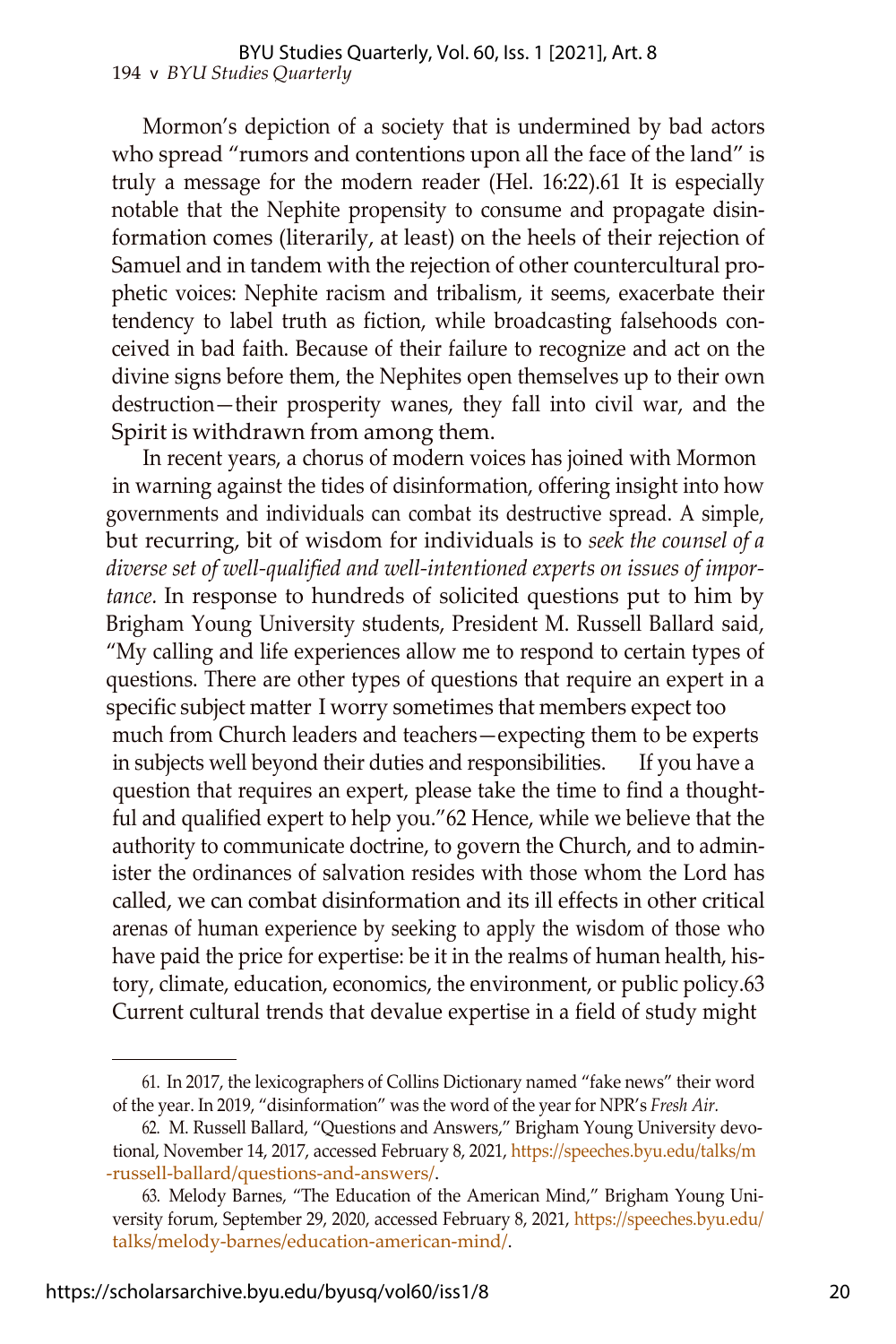be compared to the Nephites' propensity "to depend upon their own strength and . . . wisdom" (Hel. 16:15), leading to unfounded and false conclusions about the "signs" before them.

In matters of spiritual disinformation, it is of utmost importance to seek out reputable, thorough, and well-meaning experts on topics that are challenging or controversial. Speaking to university students, Elder D. Todd Christofferson warned against "form[ing] conclusions based on unexamined assertions or incomplete research" as well as against "be[ing] influenced by insincere seekers": "While some honestly pursue truth and real understanding, others are intent on finding or creating doubts. If there are differing interpretations possible, they will pick the most negative They may share their assumptions and speculations with some glee, but either can't or won't search further to find contradictory information."64 Such counsel can cut both ways: wellmeaning religious educators were recently cautioned against spreading bad information in the form of "faith-promoting or unsubstantiated rumors or outdated understandings and explanations of our doctrine and practices from the past."65 The refrain "Don't study Church history too little" is a tacit prescription against the strains of spiritual disinformation that prevent us from seeing and embracing the restored gospel in its fullness.66 The Gospel Topics essays were produced precisely to offer "balanced and reliable interpretations of the facts for controversial and unfamiliar Church-related subjects" in an environment where students have "unlimited access to information."67

## **Conclusion**

"It used to be said that facts speak for themselves. This is, of course, untrue. The facts speak only when the historian calls on them: it is he [or she] who decides to which facts to give the floor, and in what order or context."68 Faced with the challenge of choosing how to narrate the years prior to Jesus's first coming for a distant audience who would anticipate an imminent Second Coming, Mormon presents a historical narrative in which signs are both abundantly given and abundantly misconstrued.

<sup>64.</sup> D. Todd Christofferson, "The Prophet Joseph Smith," Brigham Young University– Idaho devotional, September 24, 2013, accessed February 8, 2021, [https://www.byui.edu/](https://www.byui.edu/devotionals/elder-d-todd-christofferson) [devotionals/elder-d-todd-christofferson.](https://www.byui.edu/devotionals/elder-d-todd-christofferson)

<sup>65.</sup> M. Russell Ballard, "By Study and by Faith," *Ensign* 46, no. 12 (December 2016): 27.

<sup>66.</sup> Christofferson, "Prophet Joseph Smith."

<sup>67.</sup> Ballard, "By Study and by Faith," 26.

<sup>68.</sup> Edward Hallett Carr, *What Is History?* 2d ed. (New York: Penguin: 1987), 11.